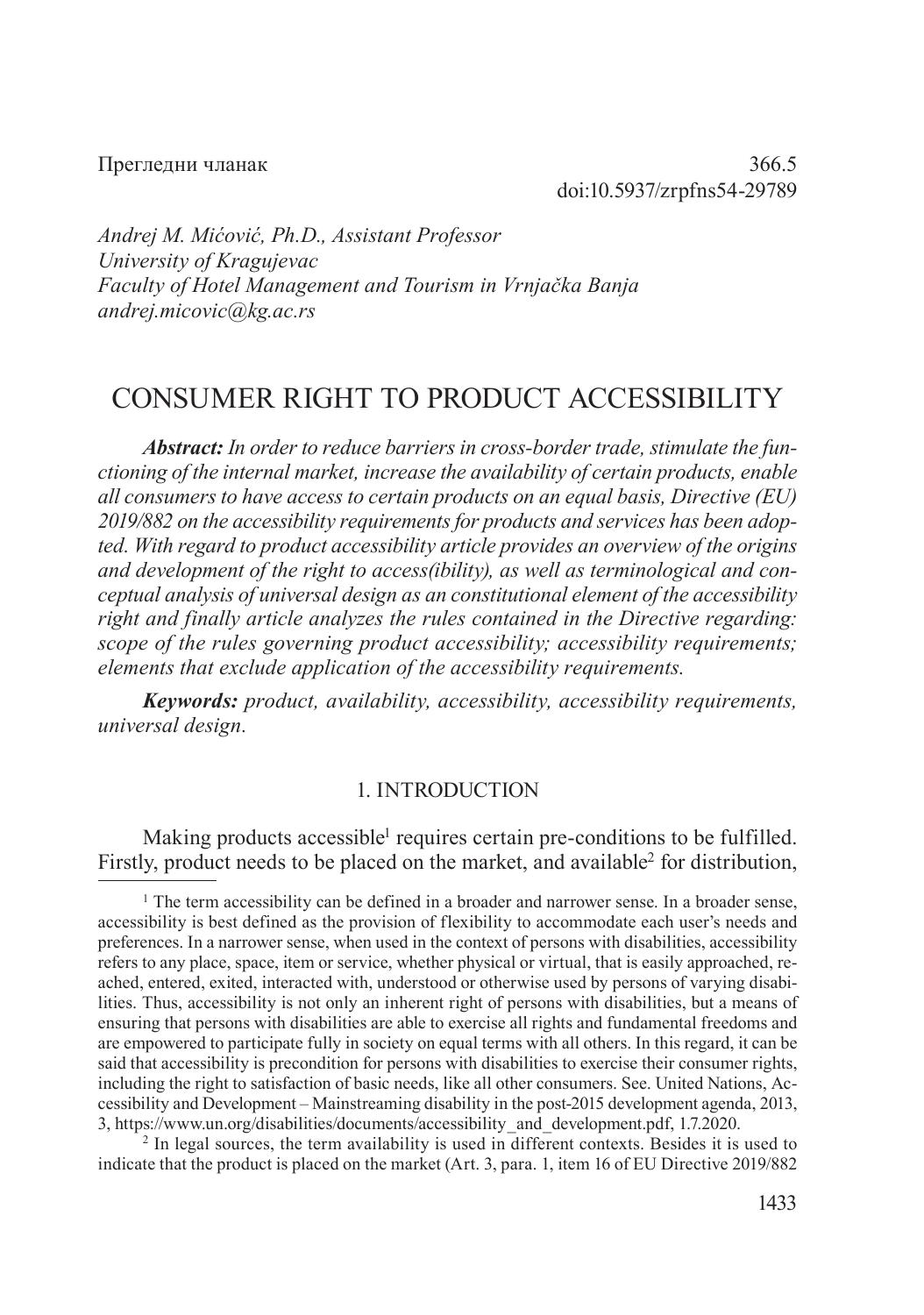consumption or use. Issues related to availability of products are regulated by Decision no. 768/2008/EC on a common framework for the marketing of products, and repealing Council Decision 93/465/EEC.3 This Decision sets out the common framework of general principles and reference provisions for the drawing up of Community legislation harmonising the conditions for the marketing of products (Community harmonisation legislation) (Art. 2). A marking by which the manufacturer indicates that the product is in conformity with the applicable requirements set out in Community harmonisation legislation providing for its affixing is called the "CE marking" (Annex I, Art. R1, point 16 of the Decision).4 Manufacturers and importers who place defective products on the market, i.e. products not in conformity with Community harmonisation legislation are liable for the damage caused in accordance with the rules contained in the Council Directive 85/374/EEC of 25 July 1985 on the approximation of the laws, regulations and administrative provisions of the Member States concerning liability for defective products.<sup>5</sup> Secondly, certain requirements need to be met in order to raise the level of availability of certain products. This creates the pre-conditions that everyone, including the disabled and the elderly,<sup>6</sup> has access to certain products and services under equal terms. Product accessibility based on the principles of universal design7 is an

<sup>4</sup> The CE mark affixed to the product indicates that the product meets the essential requirements in terms of safety and health of users, property and environmental protection requirements. The CE mark is, in fact, a guarantee that the product complies with all the essential requirements of the European New Approach directives that apply to it, as well as that a conformity assessment has been carried out to prove that the essential requirements have been met. See. CE znak – pasoš za proizvode, *https://api.pks.rs/storage/assets/CE%20znak%20-%20Brosura\_ fin.pdf*, 8, 1.7.2020.

 $\frac{7}{1}$  Universal design is based on the principles of: equitable use (the design is useful and marketable to people with diverse abilities; flexibility in use (the design accommodates a wide range of individual preferences and abilities; simple and intuitive use (use of the design is easy to understand, regardless of the user's experience, knowledge, language skills, or current concentration level; perceptible information (the design communicates necessary information effectively to the user, regardless of ambient conditions or the user's sensory abilities; tolerance for error (the design minimizes hazards and the adverse consequences of accidental or unintended actions; low physical effort (the design can be used efficiently and comfortably with minimum fatigue; size and space for approach and use (appropriate size and space is provided for approach, reach, manipulation, and use regardless of user's body size, posture, or mobility. These principles were established in 1997 by a working group at North Carolina State University led by Ronald Mace and composed of architects, product

on the accessibility requirements for products and services; Art. R1, para. 1, item 1 Annex I of EU Decision No. 768/2008), the term availability is used in the context of consumer's right to satisfaction of basic needs (Article 2 of the Law on Consumer Protection, Off. Gazette of RS, No. 62/14,  $6/16$  – other law and  $44/18$  – other law). So, in the first case, it is used in terms of placing products on the market, and in the second in terms of procurement, disposal of certain products and services. 3 OJ L 218, 13.8.2008, p. 82–128.

<sup>5</sup> OJ L 210, 7.8.1985, p. 29–33.

<sup>6</sup> About 80 million citizens of the European Union are affected by some form of disability. See. Europski akt o pristupačnosti proizvoda i usluga, *https://www.hsucdp.hr/europski-akt-o-pristupacnosti-proizvoda-i-usluga-european-accessibility-act/*, 1.7.2020.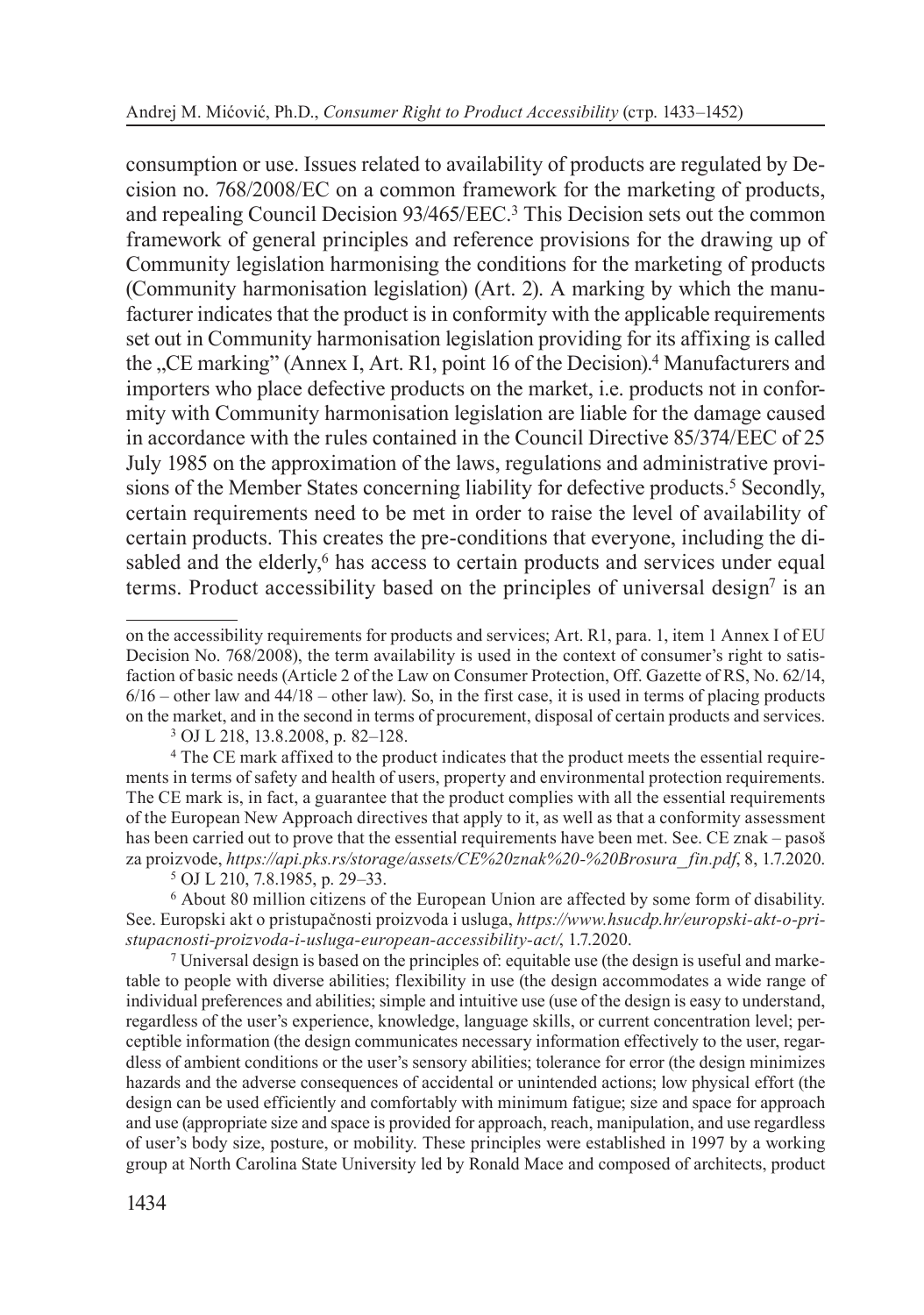essential step for inclusion of disabled persons in society and facilitation of independent living for people with reduced functional ability.8

Following the adoption of the UN Convention on the Rights of Persons with Disabilities (UNCRPD), to which the EU and its Member States are party, the EU has adopted the European Strategy for Persons with Disabilities for the period 2010-20209 setting out the EU's disability policy framework combined with the legal framework consisted of numerous rules on accessibility governing various areas, including transport, public procurement, electronic communications, networks and services, and labor relations.10 The last piece of legislation that ensure the accessibility of products and services at the EU level is Directive 2019/882/EU on the accessibility requirements for products and services.11 The purpose of the Directive is to contribute to the proper functioning of the internal market by approximating the laws, regulations and administrative provisions of the Member States as regards accessibility requirements for certain products and services by, in particular, eliminating and preventing barriers to the free movement of products and services covered by this Directive arising from divergent accessibility requirements in the Member States (Art. 1).<sup>12</sup>

With regard to product accessibility article provides an overview of the origins and development of the right to access(ibility), as well as terminological and conceptual analysis of universal design as an constitutional element of the accessibility right and finally article analyzes the rules contained in the Directive regarding: scope of the rules governing product<sup>13</sup> accessibility; accessibility requirements; elements that exclude application of the accessibility requirements.

<sup>13</sup> Product means a substance, preparation, or good produced through a manufacturing process, other than food, feed, living plants and animals, products of human origin and products of

designers, engineers and environmental design researchers. See. Sara Frug, "Toward Inclusive Design for Visual Law", *Journal of Open Access to Law*, 1/2019, 4; Mary A. Hums et al, "Universal design: Moving the Americans with Disabilities Act from Access to Inclusion", *Journal of Legal Aspects of Sport*, 1/2016, 41). These principles have been accepted and further developed by the Center for Universal Design under the auspices of North Carolina State University. See. The seven principles, *http:// universaldesign.ie/What-is-Universal-Design/The-7-Principles/*, 1.7.2020

<sup>8</sup> The concept of 'persons with functional limitations' includes persons who have any physical, mental, intellectual or sensory impairments, age related impairments, or other human body performance related causes, permanent or temporary, which, in interaction with various barriers, result in their reduced access to products and services, leading to a situation that requires those products and services to be adapted to their particular needs (Preamble No. 4 of the Directive 2019/882/EU).

<sup>&</sup>lt;sup>9</sup> Silvia Favalli, Delia Ferri, "Defining Disability in the EU Non-Discrimination Legislation: Judicial Activism and Legislative Restraints", *European Public Law*, 3/2016, https://ssrn.com/abstract=2659829, 1.7.2020.

<sup>10</sup> Andrea Broderick, Delia Ferri, *International and European Disability Law and Policy*, Cambridge University Press, Cambridge, United Kingdom, 2019, 3-4. 11 OJ L 151, 7.6.2019, p. 70–115.

<sup>&</sup>lt;sup>12</sup> In order to ensure the consistency of Union law, this Directive should be based on Decision No 768/2008/EC, since it concerns products already subject to other Union acts (Preamble No. 54 of the Directive).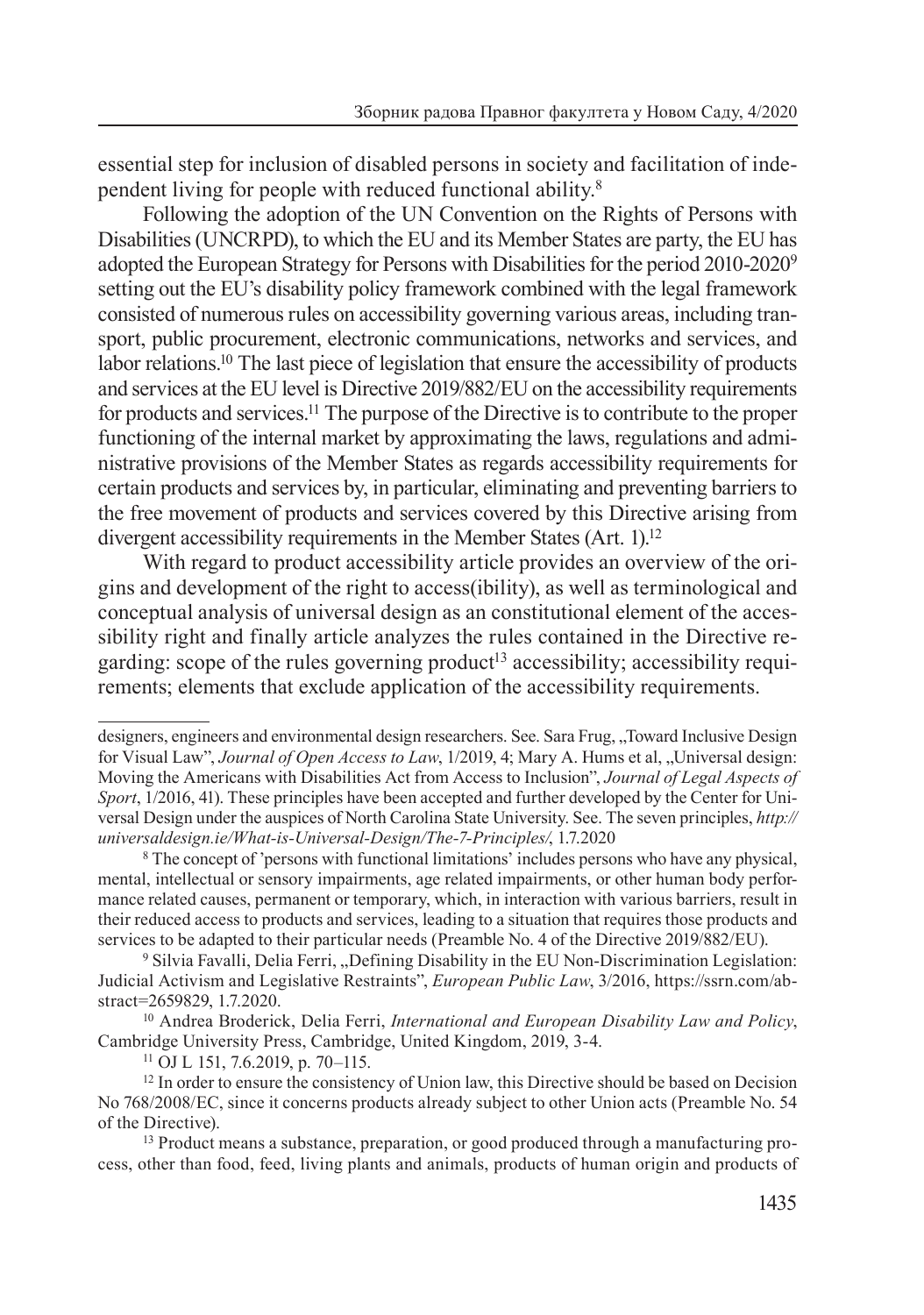## 2. DEVELOPMENT OF THE RIGHT TO ACCESS(IBILITY)

Accessibility is a precondition for persons with disabilities to live independently and participate fully and equally in society, i.e. to exercise human rights (civil, economic, social and cultural). Without access to the physical environment, to transportation, to information and communication, including information and communications technologies and systems, and to other facilities and services open or provided to the public, persons with disabilities would not have equal opportunities for participation in their respective societies. Historically, the persons with disabilities movement has argued that access to the physical environment and public transport for persons with disabilities is a precondition for freedom of movement, as guaranteed under Art. 13 of the Universal Declaration of Human Rights and Art. 12 of the International Covenant on Civil and Political Rights. Similarly, access to information and communication $14$  is seen as a precondition for freedom of opinion and expression, as guaranteed under article 19 of the Universal Declaration of Human Rights and Art. 19, para. 2, of the International Covenant on Civil and Political Rights.15

The first legally binding act at the international level that introduced accessibility as one of the fundamental legal principles is the UN Convention on the Rights of Persons with Disabilities. With regard to accessibility, there are two opposing views in legal doctrine as to whether Art. 9 of the Convention constitutes a new human right or whether it is only concretization of the existing right of access previously mentioned in several international human rights conventions.16 The possible reason behind the opposing doctrinal views may be alternative wording of paragraph 11 of the Draft General Comment on Art. 9. of the UNCRPD.17 According to the first variant of the proposed text, accessibility should not be viewed as a new right, as some basic human rights documents recognize the right of access to services and facilities open to the public, but accessibility should be seen in the context of the

plants and animals relating directly to their future reproduction (Art. 3. para. 1, item 2 of the Directive).

 $14$  The term information and communication technologies (ICT) can include any information and communication device (radio, television, satellite, mobile phones, fixed lines, computers, network hardware and software) or an application and its content. See. Committee on the Rights of Persons with Disabilities, *General comment No. 2/2014, Article 9: Accessibility*, https://digitallibrary.un.org/record/812025/files/CRPD\_C\_GC\_2-EN.pdf, 2, 1.7.2020).

<sup>15</sup> *Ibidem*, 1.

<sup>16</sup> Art. 25 (c) of the International Covenant on Civil and Political Rights (access to public service) and Art. 5 (f) of the International Convention on the Elimination of All Forms of Racial Discrimination (the right of access to any place or service intended for use by the general public, such as transport hotels, restaurants, cafes, theatres and parks).

<sup>17</sup> Committee on the Rights of Persons with Disabilities, *Draft General comment on Article 9: Accessibility*, https://undocs.org/pdf?symbol=CRPD/C/11/3, 2013, 4, 1.7.2020.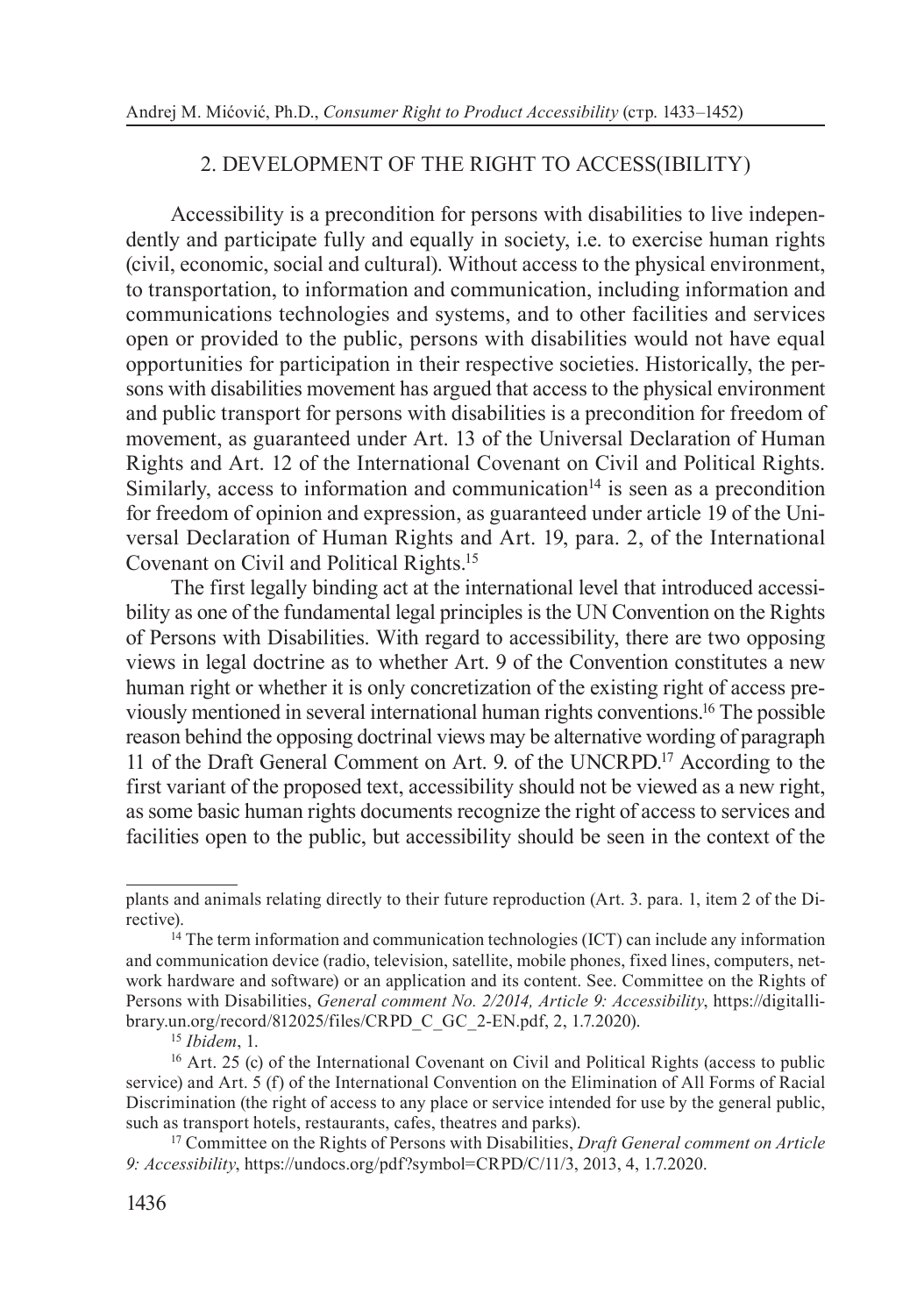right of access, seen from the specific perspective of disability. According to the second variant, UNCRPD constitutes a new right, a right to accessibility, which goes beyond the scope of previously established precedents introduced by earlier human rights treaties.<sup>18</sup> By adopting General Comment No. 2/2014, the view that accessibility is not a new right prevailed, i.e. that accessibility should be viewed in the context of the right to access, which in this case refers to the protection of persons with disabilities.<sup>19</sup> According to this view, accessibility is in fact a reaffirmation of the social aspect of the right of access.20 Contrary to the official interpretation, the theory points out that there is not a sufficient legal basis for bringing accessibility under the previously established right to access because the scope and content of these two normative concepts are fundamentally different. On the one hand, the right to access ensures that all individuals can use or enjoy goods or services without discrimination and on an equal footing with others. On the other hand, accessibility is a concept that refers to people with disabilities, and in addition, in terms of content, it significantly exceeds the scope of the right to access. Namely, in the context of accessibility, the UNCRPD introduces new and numerous obligations for both signatory states directly and for the private sector indirectly, so it cannot be said that the existing human rights have only been reformulated and expanded. These are therefore newly established obligations that were not previously provided for in international conventions on human rights, and which are important for exercising all other rights (civil, political, economic, social and cultural).21

The right to accessibility is being developed as a multidimensional concept that implies technical/physical accessibility, availability, affordability. Technical/ physical accessibility of products, as one of the most important elements of the right to accessibility is achieved through the obligation of manufacturers to provide universal product design for the widest range of people, including people with disabilities, and where necessary the obligation to provide special assistive technologies to guarantee accessibility in certain situations and for a certain group of people. Availability implies not only technical/physical accessibility of products, but also user awareness about their existence,  $2\overline{2}$  which is indirectly provided

 $18$  Anna Lawson,  $\Delta$  Accessibility obligations in the UN convention on the rights of persons with disabilities: Nyusti & Takacs v. Hungary", *South African Journal on Human Rights*, 2/2014, 381.

<sup>19</sup> Committee on the Rights of Persons with Disabilities, *General comment No. 2/2014, Article 9: Accessibility*, https://digitallibrary.un.org/record/812025/files/CRPD\_C\_GC\_2-EN.pdf, 4-5, 1.7.2020.

<sup>20</sup> *Ibidem*, 2.

<sup>21</sup> Andrea Broderick, "Of rights and obligations: the birth of accessibility", *The International Journal of Human Rights*, 4/2020, 396-400.

<sup>&</sup>lt;sup>22</sup> Obtaining product information for consumers with some form of physical or mental impairment is rather difficult in practice, which significantly limits their shopping choices and consumer independency. Consequently, they are excluded from making informed market decisions without the assistance of persons without such impairment. See. Ieva Eskytė, "Disabled People's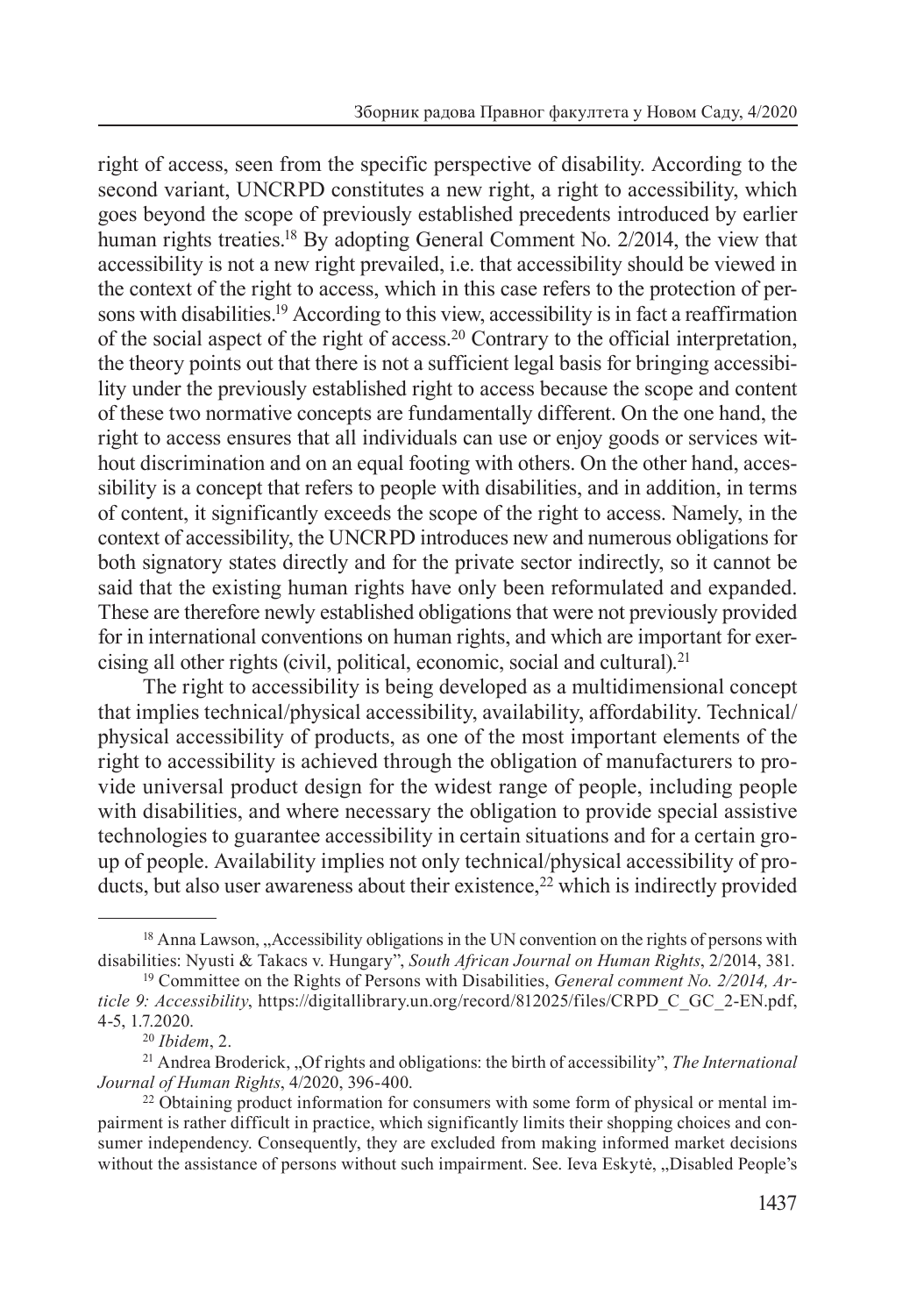by access to information and communication technologies.23 Finally, it should be ensured that accessible products are available at affordable price.<sup>24</sup>

## 3. UNIVERSAL DESIGN AS A CONSTITUTIONAL ELEMENT OF THE RIGHT TO ACCESSIBILITY

The development of the right to accessibility can be indirectly observed by considering the terms and concepts used by regulators, academics, practitioners and professional organizations to designate design of the product as a constitutive element of the right to accessibility.25 Among the heterogeneous terms that are often viewed as synonyms in the conceptual sense, several can be singled out: *barrier-free design*, *accessible design*, *universal design*, *design for all*, *inclusive design*.

The forerunner of the concept of universal design is the so-called *barrierfree design*, which originated in America in the 1950s, after a large number of wounded in the Vietnam War began to return home. The focus of this concept was on removing obstacles (physical barriers) in the built environment for people with disabilities.<sup>26</sup> Over time, the basis of this concept has been expanded and the emphasis has been placed on social policy with the aim of achieving greater inclusion and integration of persons with disabilities into the community.

During the 1970s, *accessible design* was recognized for the first time as a condition for exercising civil rights in the United States. At the legislative level, the

<sup>26</sup> М. Hums et al, 39.

Vulnerability in the European Single Market: The Case of Consumer Information", *Journal of Consumer Policy*, 4/2019, 533-536. 23 In order to ensure the accessibility of information and communication technologies, the

UNCRPD obliges States Parties to take appropriate measures to: promote other appropriate forms of assistance and support to persons with disabilities to ensure their access to information; promote access for persons with disabilities to new information and communications technologies and systems, including the Internet; promote the design, development, production and distribution of accessible information and communications technologies and systems at an early stage, so that these technologies and systems become accessible at minimum cost. See: Art. 9. para. 2. point f, g, h of the UNCRPD.

<sup>24</sup> A. Broderick, D. Ferri, 134.

<sup>&</sup>lt;sup>25</sup> The theory points out that the relationship between accessibility, which refers to access, and universal design, which primarily refers to use, is not most clearly defined by the UNCRPD. In the case of *Given v. Australia*, the UN Committee on the Protection of Persons with Disabilities points out that access and use are two different elements within the obligation of signatory states to ensure the accessibility of information and communication technologies. However, the Committee does not comment on whether the use presupposes access, whether these are mutually exclusive elements or whether access can be subsumed under use. See: Anthony G. Giannoumis, Michael Ashley Stein, "Conceptualizing universal design for the information society through a universal human rights lens", *International Human Rights Law Review*, 1/2019, 38-66. Available at: https://oda.oslomet.no/bitstream/handle/10642/8228/Conceptualizing %252Buniversal%252Bdesign%252Bfor% 252Bthe%252Binformation%252B.pdf?sequence=2&isAllowed=y, 20, 1.7.2020.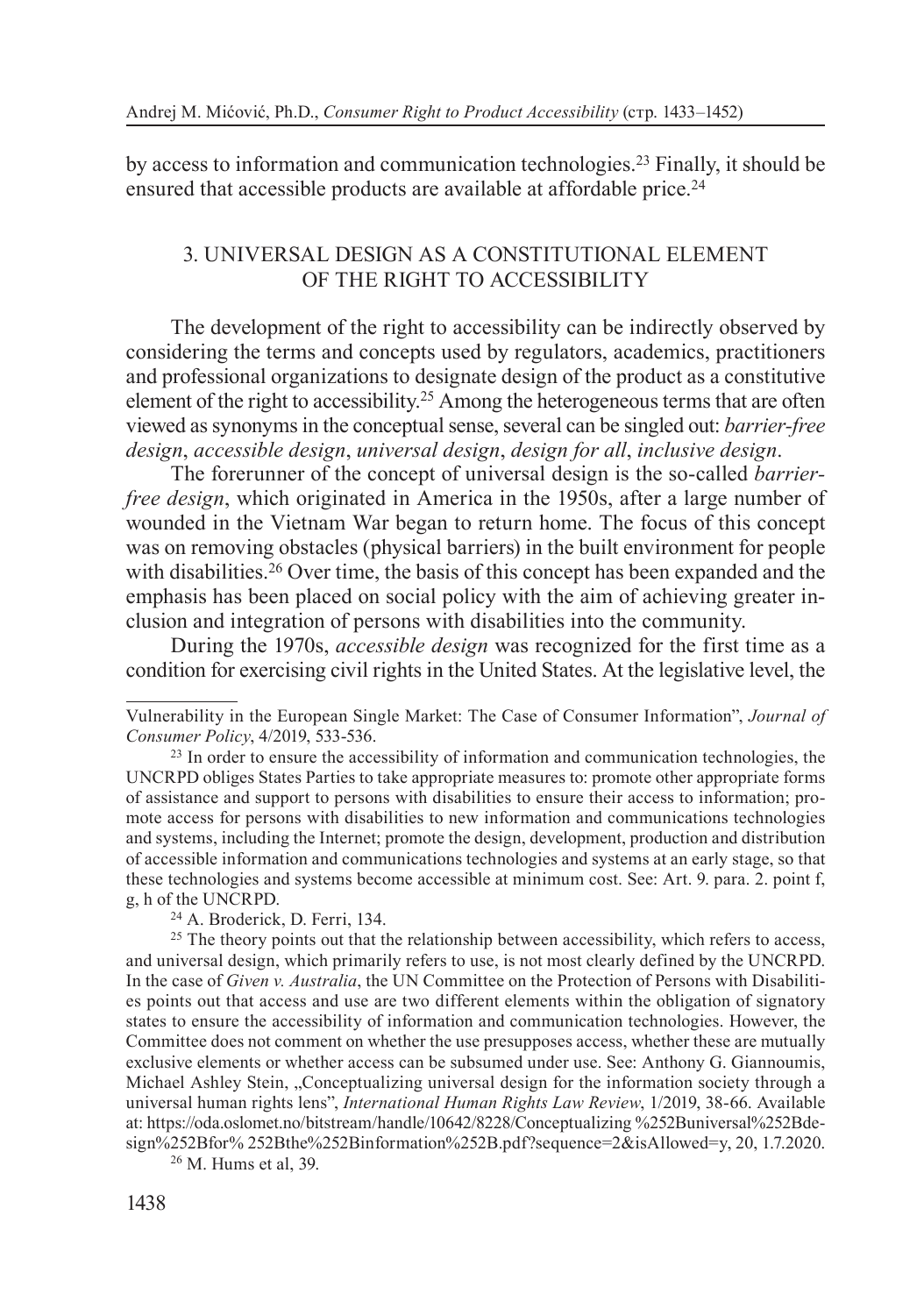terms accessibility and accessible design were used for the first time with the adoption of the Americans with Disabilities Act in 1991.<sup>27</sup> At that time, appropriate standards were introduced to ensure that buildings, facilities, rail passenger cars, and vehicles are accessible, in terms of architecture and design, transportation, and communication, to individuals with disabilities.<sup>28</sup> Ten years later, the term affordable design came into international use with the publication of *Guidelines for standards developers to address the needs of older persons and persons with disabilities* by the International Organization for Standardization (ISO) and the International Electronic Commission (IEC). In addition, the term accessible design has been internationally defined for the first time as a *design focused on principles of extending standard design to people with some type of performance limitation to maximize the number of potential customers who can readily use a product, building or service which may be achieved by: designing products, services and environments that are readily usable by most users without any modification; making products or services adaptable to different users (adapting user interfaces); having standardized interfaces to be compatible with special products for persons with disabilities*. 29

The origin of the term universal design is attributed to the architect Ronald Mace, who defined it in the late 1990s as *a design of products and environments to be usable by all people, to the greatest extent possible, without the need for*  adaptation or specialized design.<sup>30</sup> With the adoption of the UNCRPD in 2006, the term *universal design31* became internationally recognized, referring not only to products and environments<sup>32</sup> but also to programmes and services.<sup>33</sup> This ter-

<sup>30</sup> See. What is universal design, *https://universaldesign.org/definition*, 1.7.2020.

<sup>&</sup>lt;sup>27</sup> Hans Persson et al., "Universal design, inclusive design, accessible design, design for all: different concepts – one goal? On the concept of accessibility – historical, methodological and philosophical aspects", *Universal Access in the Information Society*, 4/2015, 510.

<sup>28</sup> Americans with Disabilities Act. Section 12204, *https://www.ada.gov/pubs/adastatute08. pdf*, 1.7.2020.

 $29$  ISO/IEC GUIDE 71:2001(E), Guidelines for standards developers to address the needs of older persons and persons with disabilities, 2001, 2, https://www.iso.org/files/live/sites/isoorg/files/<br>archive/pdf/en/iso iec guide 71 2001.pdf, 1.7.2020.

<sup>&</sup>lt;sup>31</sup> Apart from the legislative level, there are numerous definitions of universal design given by professional organizations. From these definitions, one can single out the one given by the Institute for Human-Centric Design, according to which universal design is a framework for the design of places, things, information, communication and policy to be usable by the widest range of people operating in the widest range of situations without special or separate design. Most simply, universal design is human-centered design of everything with everyone in mind. See. Institute for Human-Centered Design, *Universal Design Case Studies*, https://universaldesigncasestudies.org/ about-project, 1.7.2020.

<sup>&</sup>lt;sup>32</sup> Universal design encompasses five distinct environments including physical aspects of a facility or a space (built environment, information environment, and communication environment) as well as intangible aspects (policy environment and attitudinal environment). See. Hums et al, 40.

<sup>&</sup>lt;sup>33</sup> Universal design shall not exclude assistive devices for particular groups of persons with disabilities where this is needed (Art. 2, para. 1, point 5 of the UNCRPD). Furthermore, accessi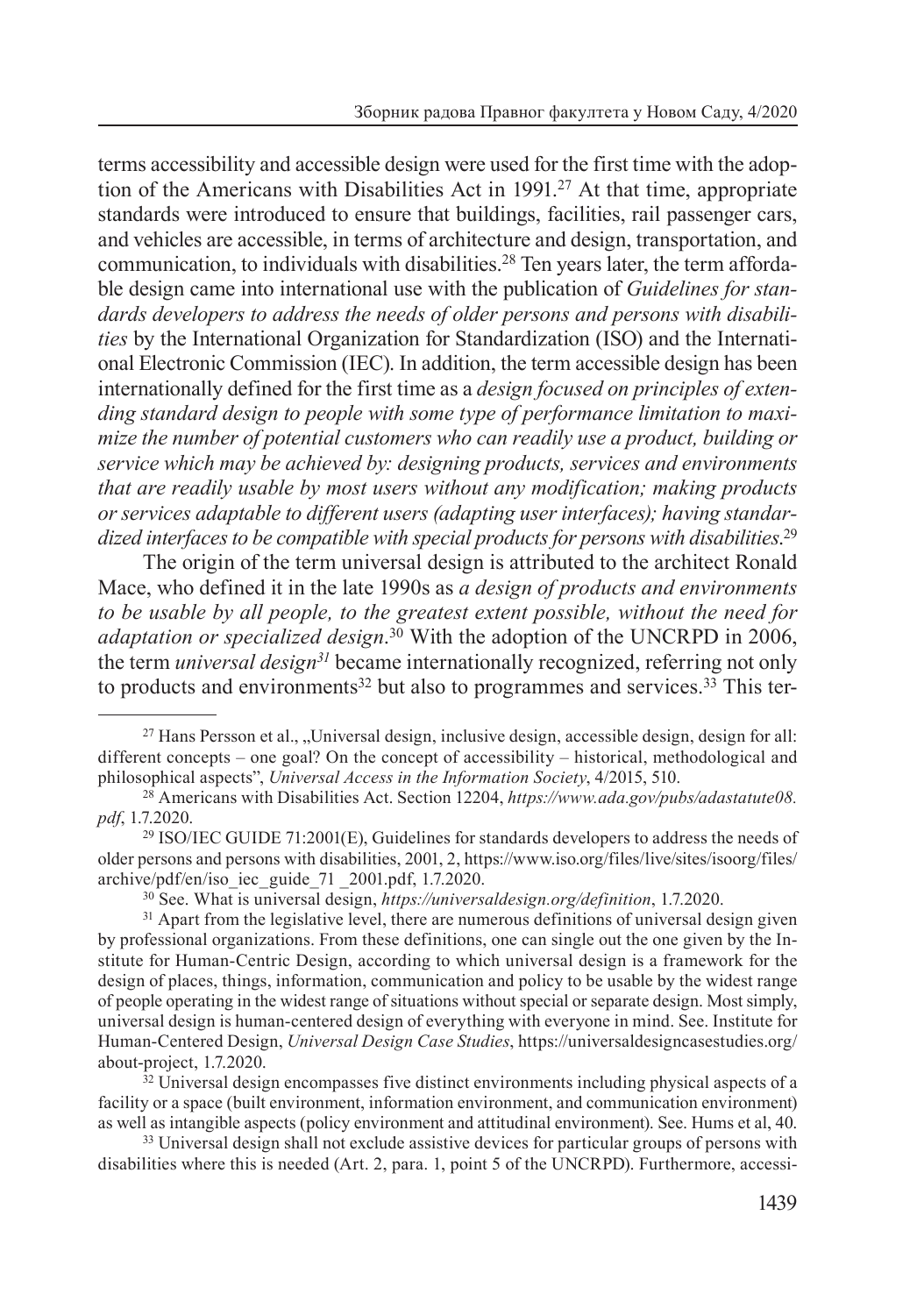minological and conceptual definition of universal design was then widely accepted in other documents adopted at the international and EU level, first in the *Guide for addressing accessibility in standards* published by the ISO and IEC in 2014, where it is used in parallel with the separate term *accessible design*, 34 and then in the Directive 2019/882/EU, where it is used as a synonym with the term *design for all*. 35 Although the term *design for all* is not specifically defined at the EU level, the most widely accepted definition is given by the former European Institute of Design and Disability (EIDD – Design for All Europe since 2006). Under that definition, design for all is understood as a *design for human diversity, social inclusion and equality*. 36

The term *inclusive design*<sup>37</sup> is used primarily in the UK,<sup>38</sup> where it was established as a new standard BS 7000-6 in 200539 and defined by the British Standards Institution (BSI) in the Guide to managing inclusive design. Inclusive design means *a comprehensive, integrated design which encompasses all aspects of a product used by consumers of diverse age and capability in a wide range of con-*

<sup>39</sup> New British Standard addresses the need for inclusive design, *https://www.bsigroup.com/ en-GB/about-bsi/media-centre/press-releases/2005/2/New-British-Standard-addresses-the-needfor-inclusive-design/*, 1.7.2020.

bility should not exclude the provision of reasonable accommodation when required by Union law or national law (Preamble No. 50 of the Directive). Reasonable accommodation means necessary and appropriate modification and adjustments not imposing a disproportionate or undue burden, where needed in a particular case, to ensure to persons with disabilities the enjoyment or exercise on an equal basis with others of all human rights and fundamental freedoms (Art. 2, para. 1. Point 4 of the Law on the Ratification of the UN Convention on the Rights of Persons with Disabilities).

<sup>34</sup> ISO/IEC GUIDE 71:2014(E), Guide for addressing accessibility in standards, 2014, 3, https://www.iec.ch/webstore/freepubs/isoiecguide71%7Bed2.0%7Den.pdf, 1.7.2020. Hereinafter: ISO/IEC, 2014.

<sup>35</sup> Preamble No. 50 and 90 of the Directive 2019/882/EU.

<sup>&</sup>lt;sup>36</sup> Design for All has roots both in Scandinavian functionalism in the 1950s, ergonomic design from the 1960s, Scandinavian welfare policies, which in Sweden in the late 1960s gave birth to the concept of "A society for all" referring primarily to accessibility. This ideological thinking was streamlined into the UN Standard Rules on the Equalization of Opportunities for Persons with Disabilities, adopted by the UN General Assembly in December 1993. The focus of the UN Standard Rules on accessibility in a clear equality context has inspired the development of the Design for All philosophy, which became a generally accepted concept in EIDD at its Annual General Meeting in Barcelona in 1995. See. Stockholm Declaration, *https://dfaeurope.eu/wordpress/wpcontent/uploads/2014/05/stockholm-declaration\_english.pdf*, 1.7.2020; The EIDD Stockholm Declaration 2004, *http://dfaeurope.eu/what-is-dfa/dfa-documents/the-eidd-stockholm-declaration-2004/10/*, 1.7.2020.

<sup>&</sup>lt;sup>37</sup> Inclusive design was first mentioned as a term in theory in 1994 as part of a scientific paper: R. Coleman, *The Case for Inclusive Design – an Overview*, 12th Triennial Congress International Ergonomics Association and the Human Factors Association of Canada, Toronto, Canada, 1994. See. John P. Clarkson, Roger Coleman, "History of Inclusive Design in the UK", *Applied Ergonomics*, 2015, Part B, 239. 38 H. Persson et al, 7.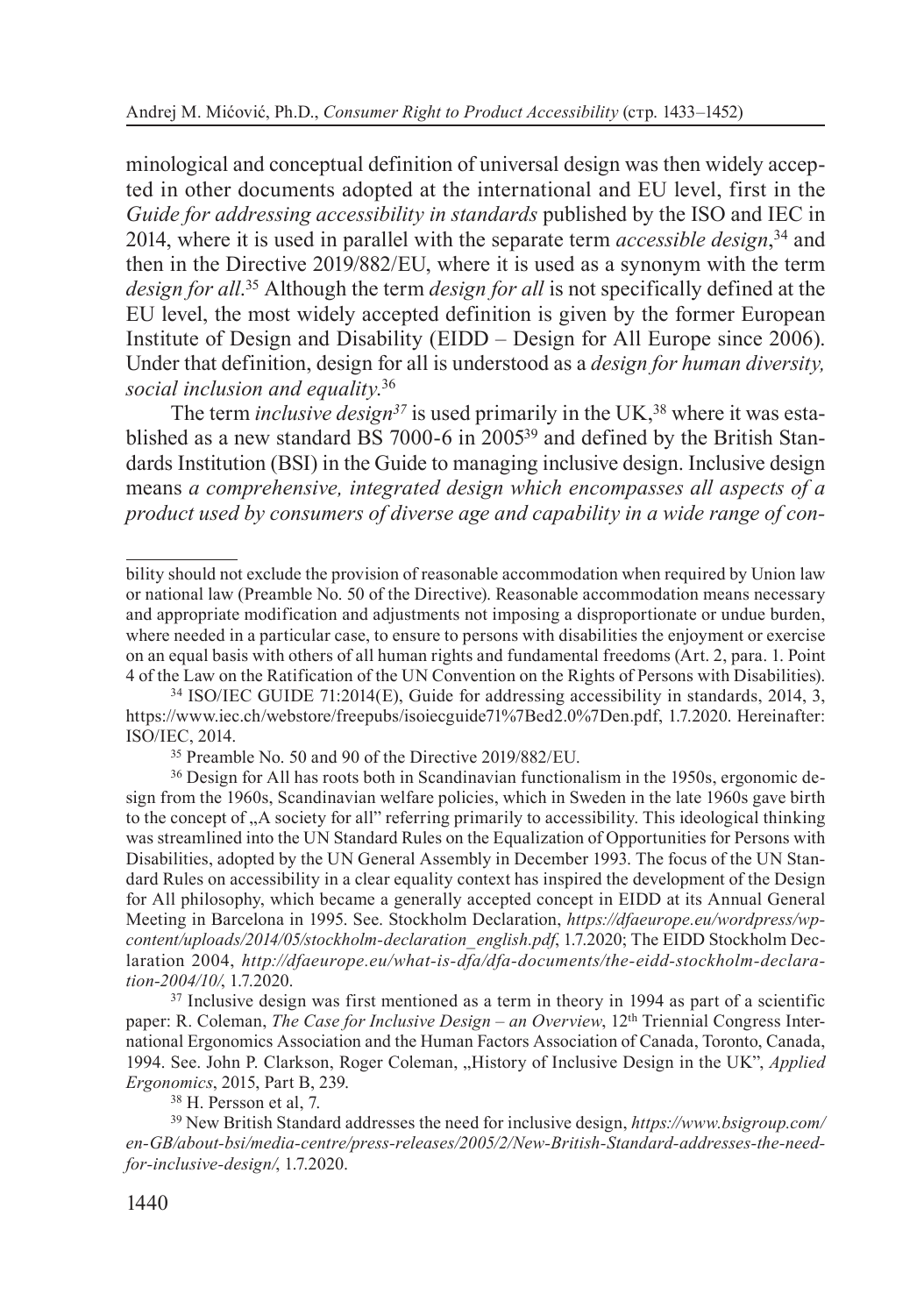*texts*. BS 7000-6 is relevant to all types of products and services, and to the business processes involved in their creation, fabrication, delivery and sustenance in the market, throughout the products lifecycle from conception to final disposal, including management of obsolescence.40

Terms such as *barrier-free design*, *accessible design*, *universal design*, *design for all*, *inclusive design*, are often used interchangeably in practice with the same meaning,<sup>41</sup> although *stricto sensu* there are certain conceptual differences which can be identified. Unlike the concept of barrier-free design, which refers to removing obstacles in a built environment for the needs of people with disabilities, concepts such as accessible design, universal design, design for all and inclusive design refer to the widest range of users operating in different environments.<sup>42</sup> The latter concepts are the result of the maturing awareness during the last decade of the XX century that age, ability and life status are not the reason for product inaccessibility, but reasons should be sought in design and environment that do not take into account the full range of human capabilities.<sup>43</sup>

In comparison to the term *inclusive design*, the terms *universal design* and *design for all* may not be the most precise in the semantic sense, because no design can be truly universal to suit everyone. However, justification for these terms should not be sought in semantics but in the aspiration to ensure respect for basic human and consumer rights. Among these rights is the consumer right to satisfaction of basic needs, which is, *inter alia*, achieved through the right to product accessibility.

## 4. LEGAL SCOPE OF THE EU RULES ON PRODUCT ACCESSIBILITY

Product accessibility rules contained in the Directive 2019/882/EU apply to specific economic operators and products. The duty to ensure availability of the  $accessible$  products on the market applies to all economic operators<sup>44</sup> from public

<sup>40</sup> Standard BS 7000-6:2005 applies to all levels of staff and management in all types of organizations operating in the manufacturing, process, service and construction industries, as well as in public and not-for-profit sectors. See. BS 7000-6:2005 Design management systems, Managing inclusive design, Guide, https://gala.gre.ac.uk/id/eprint/12997/, 1.7.2020.

<sup>41</sup> ISO/IEC, 2014, 3.

 $42$  The general aim of the concepts such as accessible design, universal design, design for all and inclusive design is to improve the physical and social environment and therefore reduce the need for 'special' provision and 'assistive technologies'. See. Colin Barnes, "Understanding disability and the importance of design for all", *Journal of Accessibility and Design for All*, 1/2011, 68. 43 J. P. Clarkson, R. Coleman, 127.

<sup>44</sup> Economic operator means the manufacturer, the authorised representative, the importer, the distributor or the service provider (Art. 3, para. 1, point 21 of the Directive).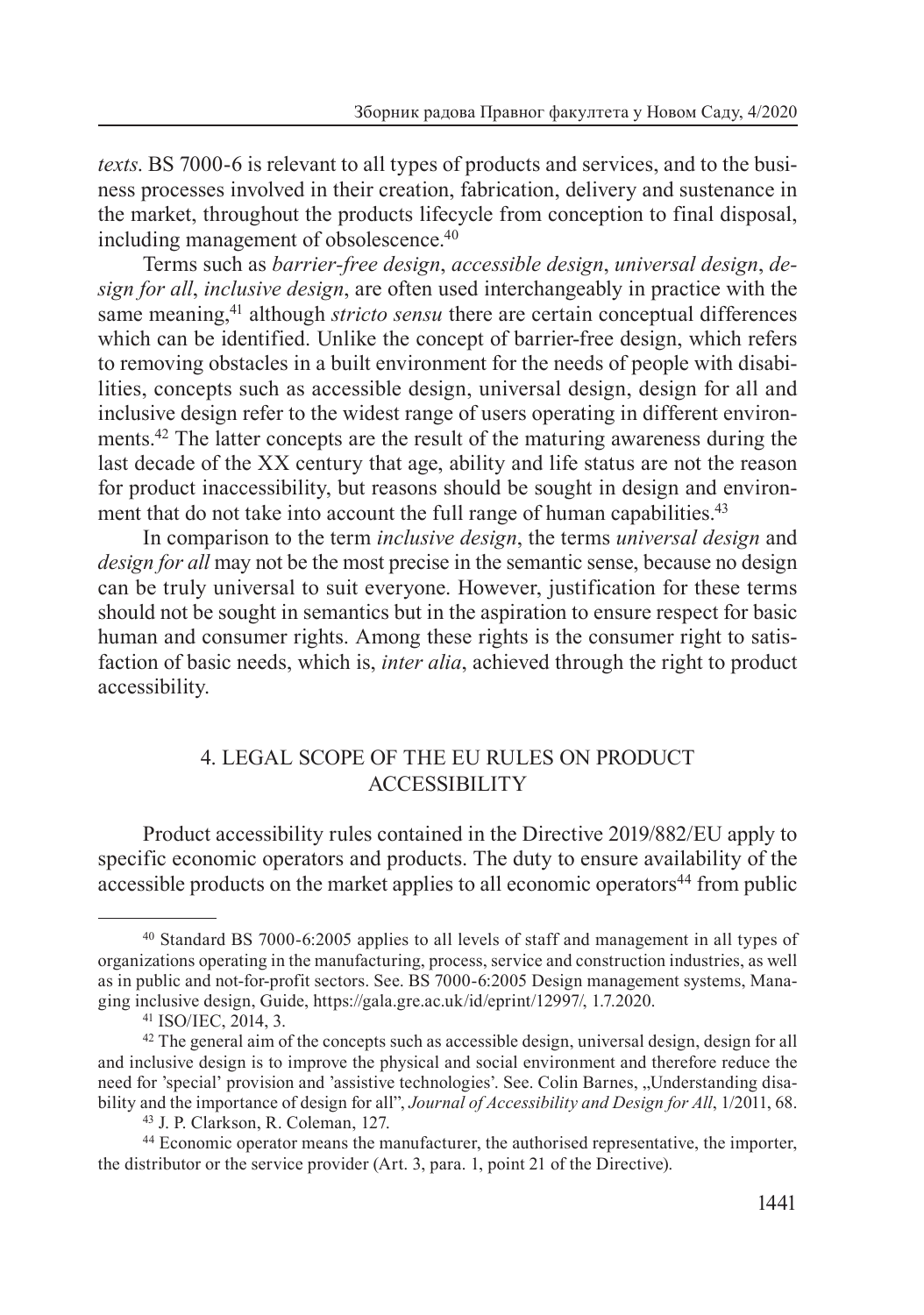and private sectors<sup>45</sup> intervening in the supply and distribution chain, and corresponds to their particular role in that process.<sup>46</sup> Exceptionally, in relation to microenterprises,<sup>47</sup> which account for 93.1% of the total number of economic operators,48 the obligations and product accessibility requirements are lighter in order to reduce the administrative burden<sup>49</sup> and facilitate their position. Beneficiaries of the product accessibility rules are consumers, natural persons who purchase<sup>50</sup> the relevant product or who are recipients of the relevant service for purposes which are outside their trade, business, craft or profession.<sup>51</sup>

When it comes to products, the Directive applies to the following products placed on the market after 28 June 2025: a) consumer general purpose computer hardware systems and operating systems for those hardware systems; b) self-service payment terminals and self-service terminals dedicated to the provision of services (automated teller machines; ticketing machines; check-in machines; interactive self-service terminals providing information, excluding terminals installed as integrated parts of vehicles, aircrafts, ships or rolling stock);<sup>52</sup> c) consumer terminal equipment with interactive computing capability, used for electronic communications services; d) consumer terminal equipment with interactive computing capability, used for accessing audiovisual media services; e) e-readers.53

<sup>48</sup> European Commission, *Annual report on European SMEs 2017/2018*, 2017, 13, https:// op.europa.eu/en/publication-detail/-/publication/a435b6ed-e888-11e8-b690-01aa75ed71a1/language-en/ format-PDF/source-80656354, 1.7.2020.

<sup>49</sup> Preamble No. 71 of the Directive.

<sup>50</sup> Purchase of the products refers to consumer who buys, orders, receives, uses, resorts to products or is the addressed of product-related commercial communication and offer. Zoltán B. Nagy, Szilvia O. Somsák, "The Micro-and Macro Level Instruments on Financial Consumer Protection in Hungarian Law", *Collected Papers of the Faculty of Law in Novi Sad*, 4/2019, 1433. 51 Art. 3, para. 1, point 22 of the Directive.

<sup>52</sup> Member States may provide that self-service terminals lawfully used by service providers for the provision of services before 28 June 2025 may continue to be used in the provision of similar services until the end of their economically useful life, but no longer than 20 years after their entry into use (Art. 32, para. 2 of the Directive).

<sup>53</sup> The products within the scope of the Directive were carefully selected in consultation with citizens, civil society organizations and economic operators. Among other things, the goal is to facilitate producers to export products that meet EU requirements because they will not have to adapt them to different national rules. Attempts to make products more accessible to consumers, without taking into account the interests of economic operators, usually do not give good results. Thus, in the Republic of Montenegro, the Law on Consumer Protection (Off. Gazette of Montenegro, 2/14, 6/14 – corr., 43/15 and 70/17) stipulates that data on certain products must be displayed on Braille letter (Art. 7, para. 2, point 4). The Rulebook on the list of products, manner of display and type of facilities in which notices on goods are displayed in Braille, initially determined that

<sup>45</sup> Preamble No. 57 of the Directive.

<sup>46</sup> Preamble No. 55 of the Directive.

<sup>&</sup>lt;sup>47</sup> Microenterprise means an enterprise which employs fewer than 10 persons and which has an annual turnover not exceeding EUR 2 million or an annual balance sheet total not exceeding EUR 2 million (Art. 3, para. 1, point 23 of the Directive).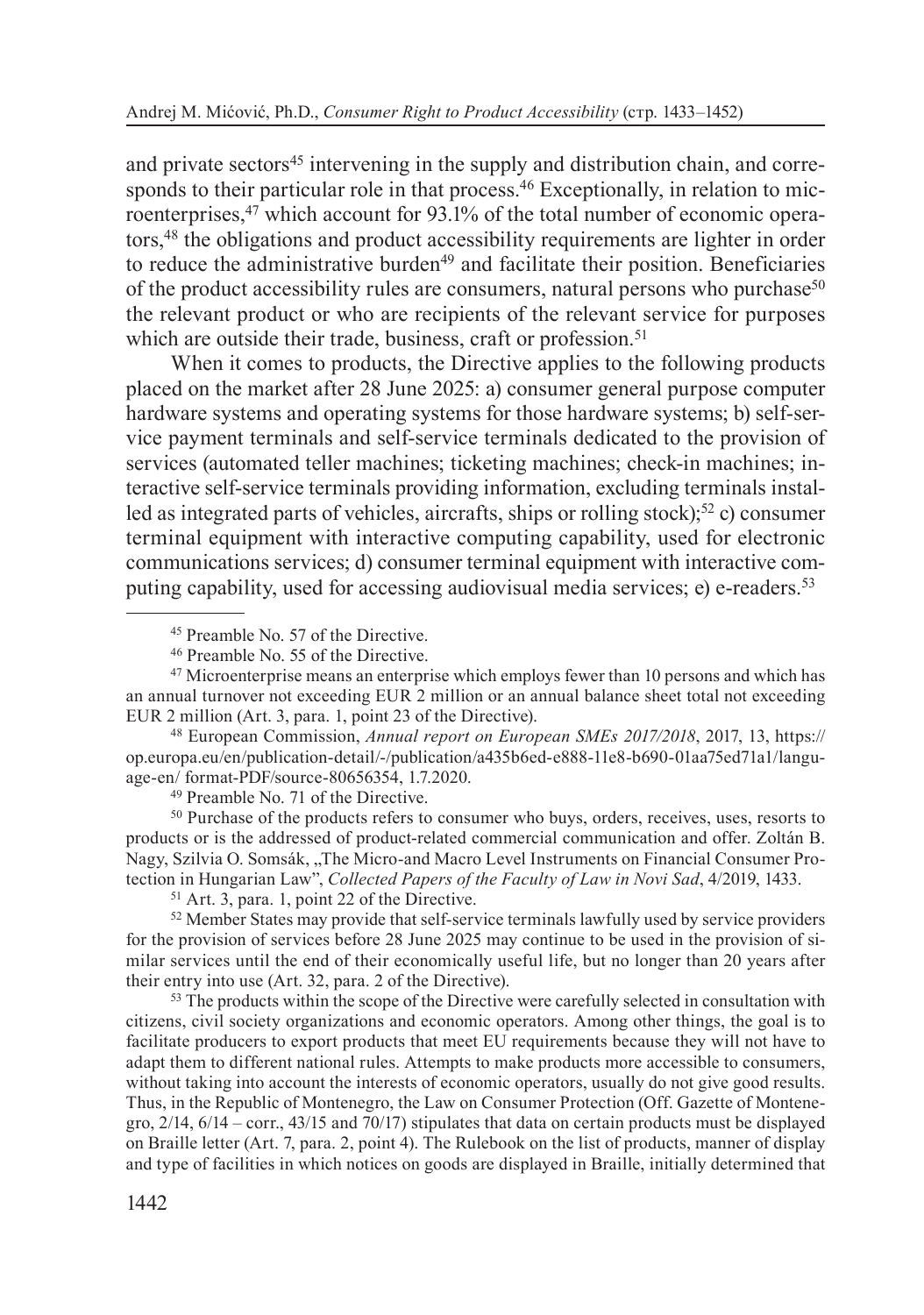The determination of the products falling within the scope of this Directive is based on a screening exercise which was carried out during the preparation of the Impact Assessment that identified relevant products and services for persons with disabilities, and for which Member States have adopted or are likely to adopt diverging national accessibility requirements disruptive to the functioning of the internal market (Preamble No. 18 of the Directive). By the adoption of the Directive, two important objectives have been achieved: facilitation of the implementation of the UNCRPD provisions by establishing common Community rules; fulfillment of the national obligations of the Member States under the UNCRPD (Preamble No. 16 of the Directive).

The products falling within the scope of the Directive were also determined taking into account the case law, i.e. the decisions of the UN Committee on the Rights of Persons with Disabilities. For example, in Hungarian case law, issues related to the accessibility of ATMs were considered,<sup>54</sup> which were ultimately

<sup>54</sup> Hungarian citizens Szilvia Nyusti and Péter Takács, initiated a civil lawsuit against OTP Bank in 2005, alleging a violation of the right to equal treatment. Under contracts for private current account services which were concluded in 1996 and 2003, they were entitled to use banking cards at ATMs. For the provision of services under the contract, they were paying annual fee at the same rate as non-disabled clients. However, they could not use ATMs on their own, as the keyboards of ATMs operated by OTP were not marked in Braille, nor were audio instructions and voice assistance provided for bank card operations. The first-instance court found that this case was direct discrimination, rejecting OTP's argument that the subsequent equipping of ATMs would constitute positive discrimination, by pointing out that OTP violated the right to human dignity and equal treatment contrary to the Hungarian Equal Treatment Act. The court ordered OTP to retrofit within 120 days at least one of its ATMs in the capital towns of each county, one in each district of Budapest, and four ATMs in the districts where the authors reside and ordered OTP Bank to pay 200,000 Hungarian forints in damages. Although it confirmed that this was discrimination, the Court of Appeals took the position that it was not direct but indirect discrimination and that OTP was not obliged to adjust the ATM or to pay compensation, because it was "exempted from the obligation to provide equal treatment". The Court of Appeals further held that: intervening in the contractual relationship with a request for subsequent adjustment of the ATM would constitute a violation of the principle of freedom of contract; adjusting ATMs will not ensure that visually impaired people can use them on their own, given the risks it would pose to their personal safety. In 2009, the Hungarian Supreme Court upheld the decision of the Court of Appeals, arguing

every other product for personal hygiene and housing hygiene must contain a notice in Braille. At the request of traders, who pointed out that such a solution is non-functional, inapplicable and irrational, initial provision has been amended requiring Braille label to be displayed only on two products (liquid shampoo and laundry/dishwasher detergent), on one-fifth of those products sold in facilities with an area of more than 500 square meters (Rulebook on the list of products, manner of display and type of facilities in which notices on goods are displayed in Braille, *Off. Gazette of Montenegro*, 30/17, 40/19). See. Europski akt o pristupačnosti proizvoda i usluga, *https://www. hsucdp.hr/europski-akt-o-pristupacnosti-proizvoda-i-usluga-european-accessibility-act/*, 1.7.2020; Trgovci se žale na primjenu Pravilnika, *http://www.disabilityinfo.me/ljudska-prava/pristupacnost/ item/950-ljudska-prava-podkategorija-pristupacnost*, 1.7.2020; Pravilnik o listi proizvoda, načinu isticanja i vrsti objekta u kojima se ističu obavještenja o robin a brajevom pismu, *https://www. paragraf.me/dnevne-vijesti/02062017/02062017-vijest2.html*, 1.7.2020.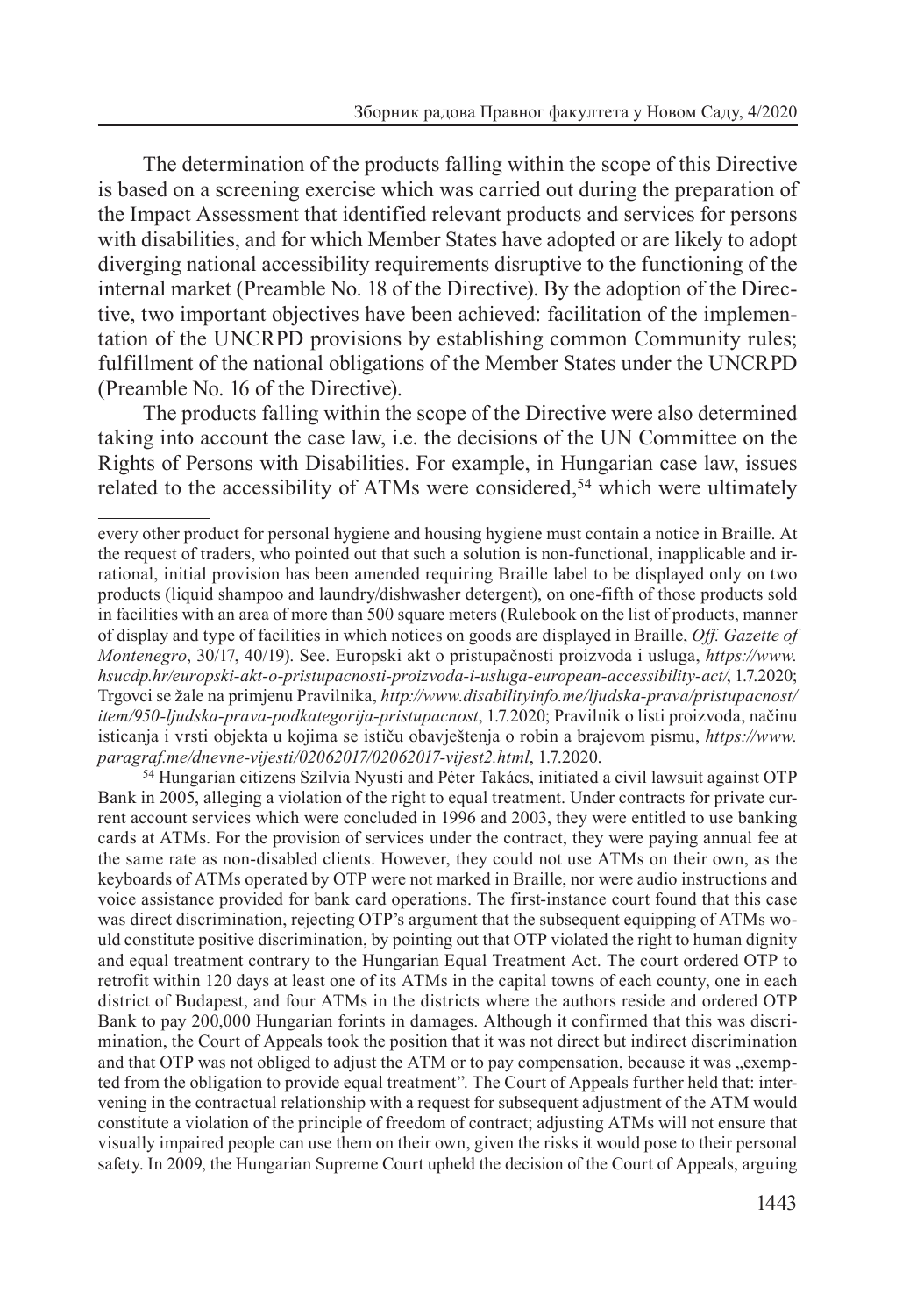dealt with by the UN Committee on the Rights of Persons with Disabilities in the case of *Szilvia Nyusti, Péter Takács and Tamás Fazekas v. Hungary* (Communication No. 1/2010). The Committee, acting under Art. 5 of the Optional Protocol to the UNCRPD,<sup>55</sup> took the position that the State party in the particular case has failed to fulfil its obligations under Art. 9, para.  $2(b)$ , of the Convention, governing accessibility. In this regard, the Committee adopted general and specific recommendations.<sup>56</sup>

The general recommendations relate to the obligations of States Parties to take measures to prevent similar violations in the future, including by: (a) establishing minimum standards for the accessibility of banking services provided by private financial institutions for persons with visual and other types of impairments; (b) providing for appropriate and regular training on the scope of the Convention and its Optional Protocol to judges and other judicial officials in order for them to adjudicate cases in a disability-sensitive manner; (c) ensuring that its legislation and the manner in which it is applied by domestic courts is consistent with the State party's obligations to ensure that legislation does not have the purpose or effect of impairing or nullifying the recognition, enjoyment or exercise of any right for persons with disabilities on an equal basis with others.57 Special recommendations refer to the obligation of the State party to remedy the lack of

that the authors knew that the ATMs were not accessible before concluding their contracts with OTP Bank and that they nevertheless entered into a contract and agreed to their disadvantaged situation through implied conduct. Having exhausted all effective domestic remedies, the authors submitted a communication to the UN Committee on the Rights of Persons with Disabilities, stating that Hungary had not taken adequate steps to ensure that the relevant legal obligations were interpreted and applied in accordance with the Convention regarding: non-discrimination (including reasonable accommodation) (Art. 5. paragraphs 2 and 3); accessibility (Art. 9); equal recognition before the law and equal right of persons with disabilities to control their own financial affairs and have equal access to bank loans, mortgages and other forms of financial credit (Article 12, paragraph 5). With the exception of Art. 12, the Committee confirmed the merits of the application with regard to Art. 5 and 9, but limited his decision to Art. 9, because the application concerned the accessibility of all ATMs operated by OTP, and not just those in the neighborhood of the authors. See. А. Lawson, 382-384.

<sup>&</sup>lt;sup>55</sup> The Committee shall hold closed meetings when examining communications under the present Protocol. After examining a communication, the Committee shall forward its suggestions and recommendations, if any, to the State Party concerned and to the petitioner. See. Art. 5 of the Law on Ratification of the Optional Protocol to the Convention on the Rights of Persons with Disabilities (*Off. Gazette of RS*, 42/09).

<sup>&</sup>lt;sup>56</sup> Although the committee's decisions on individual petitions are not binding, they certainly contribute to better protection of human rights. By implementing them, states would take a major step towards even more effective protection of human rights at the international level. See. Bojan N. Tubić, "Postupci pred pojedinim univerzalnim telima UN za zaštitu ljudskih prava – Aktuelna pitanja i perspektive", *Zbornik Pravnog fakulteta u Novom Sadu*, 4/2019, 1203.

<sup>57</sup> Committee on the Rights of Persons with Disabilities, Communication No. 1/2010, 14, para. 10, https://www.ohchr.org/Documents/HRBodies/CRPD/Jurisprudence/CRPD-C-9-D-1-2010\_ en.doc, 1.7.2020.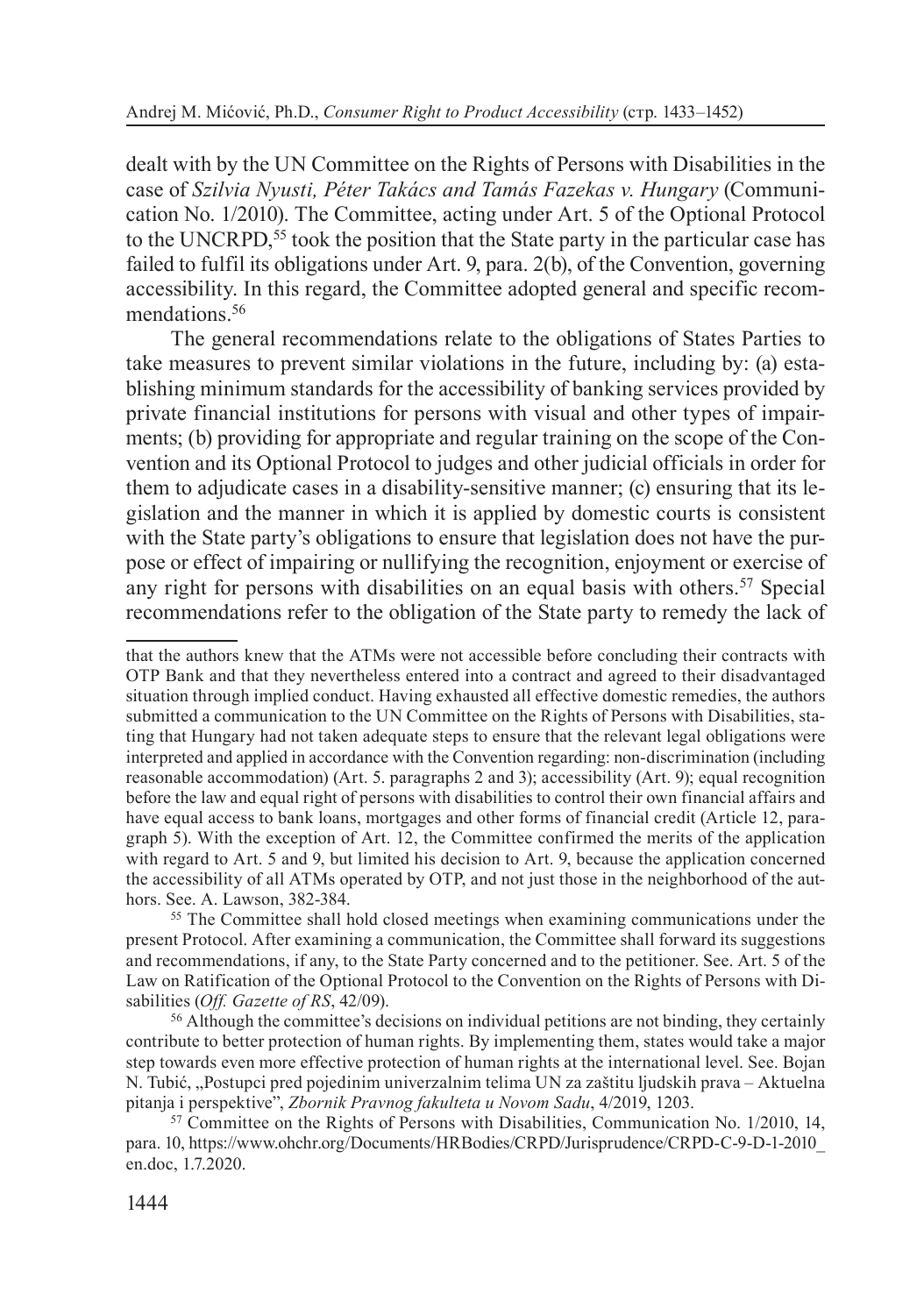accessibility for the authors to the banking card services provided by the ATMs operated by OTP.58

## 5. APPLICATION AND EXEMPTIONS FROM THE APPLICATION OF THE ACCESSIBILITY REQUIREMENTS

All products falling within the scope of the Directive must comply with the accessibility requirements<sup>59</sup> set out in Annex I (Art. 4, para. 2). A distinction is made between general requirements, which apply to all products (Annex I, section I) and requirements, which apply to product packaging and user manual, except that they do not apply to self-service terminals (Annex I, section II).

In order to meet accessibility requirements, products must be: designed and produced to maximise their use by people with disabilities; compliant with detailed rules on information and instructions, user interface and functionality design, support services and packaging.<sup>60</sup> In addition to the stated accessibility requirements, Directive contains a number of functional performance criteria related to modes of operations of products. Those criteria are not meant as a general alternative to the accessibility requirements of the Directive. Those criteria should apply to specific functions or features of the products or services, to make them accessible, when the accessibility requirements of the Directive do not address one or more of those specific functions or features (Preamble No. 24 of the Directive).<sup>61</sup>

According to the Art. 14, para. 1 of the Directive, the accessibility requirements referred to in Art. 4 shall apply only to the extent that compliance: a) does not require a significant change in a product that results in the fundamental alteration of its basic nature; b) does not result in the imposition of a disproportionate

<sup>58</sup> *Ibidem*

<sup>59</sup> Accessibility requirements should be introduced in the manner that is least burdensome for the economic operators and the Member States (Preamble No. 21 of the Directive).

<sup>60</sup> Accessibility of products and services, *https://eur-lex.europa.eu/legal-content/EN/LSU /?uri=CELEX:32019L0882*, 1.7.2020.

<sup>61</sup> In this regard, Annex I, Section VII, *inter alia*, provides that: where the product provides visual modes of operation, it shall provide at least one mode of operation that does not require vision or perception of color; where the product provides auditory modes of operation, it shall provide at least one mode of operation that does not require hearing; where the product or service requires vocal input from users, it shall provide at least one mode of operation that does not require vocal input; where the product requires manual actions, it shall provide at least one mode of operation that enables users to make use of the product through alternative actions not requiring fine motor control and manipulation, hand strength or operation of more than one control at the same time; the operational elements of products shall be within reach of all users so that product suitable for manual mode of operation shall provide at least one mode of operation that is operable with limited reach and limited strength.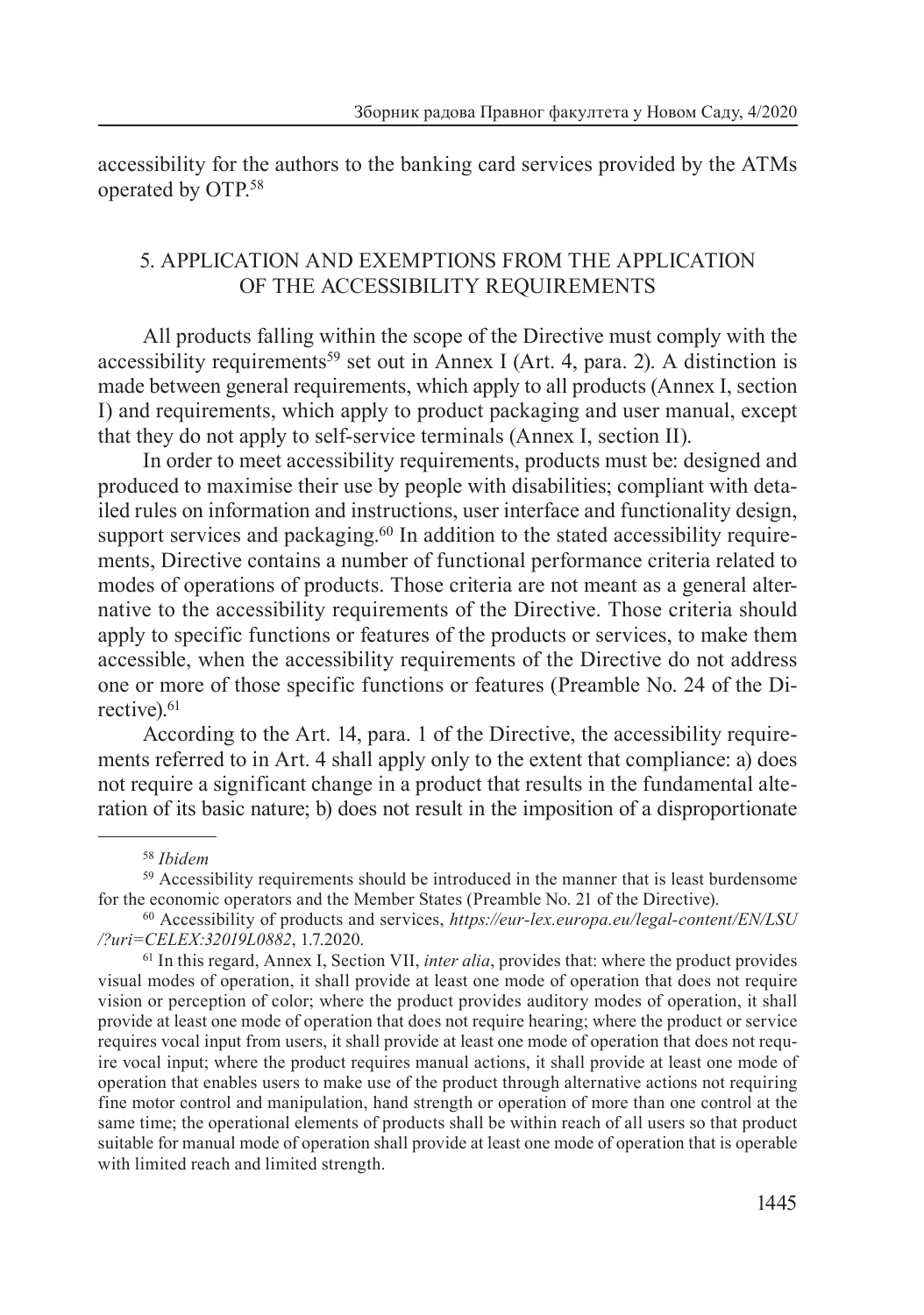burden on the economic operators concerned.<sup>62</sup> These elements set limits for the application of accessibility requirements.

Economic operators shall carry out an assessment of whether compliance with the accessibility requirements would introduce a fundamental alteration or, based on the relevant criteria set out in Annex VI, impose a disproportionate burden. Assessment should be documented and all relevant results should be kept for a period of five years to be calculated from the last making available of a product on the market. Upon a request from the market surveillance authorities,  $63$  the economic operators should provide the authorities with a copy of the assessment (Art. 14, paras. 2 and 3 of the Directive).64 Where economic operators refer to corrective elements for a specific product, they should send information to that effect to the relevant market surveillance authorities (Art. 14, para. 8 of the Directive).

In exceptional cases, where the compliance with accessibility requirements of the Directive would impose a disproportionate burden on economic operators, economic operators should only be required to comply with those requirements to the extent that they do not impose a disproportionate burden. Measures that would impose a disproportionate burden should be understood as measures that would impose an additional excessive organisational or financial burden on the economic operator. In assessing the extent to which accessibility requirements cannot be met because they would cause a disproportionate burden, only the legitimate reasons of the economic operator can be taken into account. Lack of priority, time or knowledge should not be considered a legitimate reason.<sup>65</sup>

The above possibility according to which economic entities can be exempted from the obligation to meet the accessibility requirements is in direct conflict with the General Comment No. 2/2014 of the UN Committee on the Rights of Persons with Disabilities, according to which the obligation to implement accessibility is unconditional, which means that an economic entity should not invoke a dispro-

 $62$  The principle of proportionality, which limits the effect of accessibility requirements, is a general principle, a remedy used when considering various legal issues. See. Aleksandra Popovski, "Uloga načela razmjernosti u ograničavanju temeljnih gospodarskih sloboda unutrašnjeg tržišta", *Savremeni pravni promet i usluge* (ur. Miodrag Mićović), Кragujevac 2018, 65; Dario Đerđa, "Načelo razmjernosti u donošenju upravnih odluka", *Zbornik Pravnog fakulteta Sveučilišta u Rijeci*, 1/2016, 175.

<sup>&</sup>lt;sup>63</sup> When carrying out market surveillance of products and checking compliance of services, authorities should also check the conformity assessments, including whether the relevant assessment of fundamental alteration or disproportionate burden was properly carried out. When carrying out their duties authorities should also do so in cooperation with persons with disabilities and the organisations that represent them and their interests (Preamble No. 80 of the Directive).

<sup>64</sup> Microenterprises dealing with products shall be exempted from the requirement to document their assessment. However, if a market surveillance authority so requests, microenterprises dealing with products and which have chosen to rely on Art. 14, para. 1 shall provide the authority with the facts relevant to the assessment (Art. 14, para. 4 of the Directive).

<sup>65</sup> Preamble No. 66 of the Directive.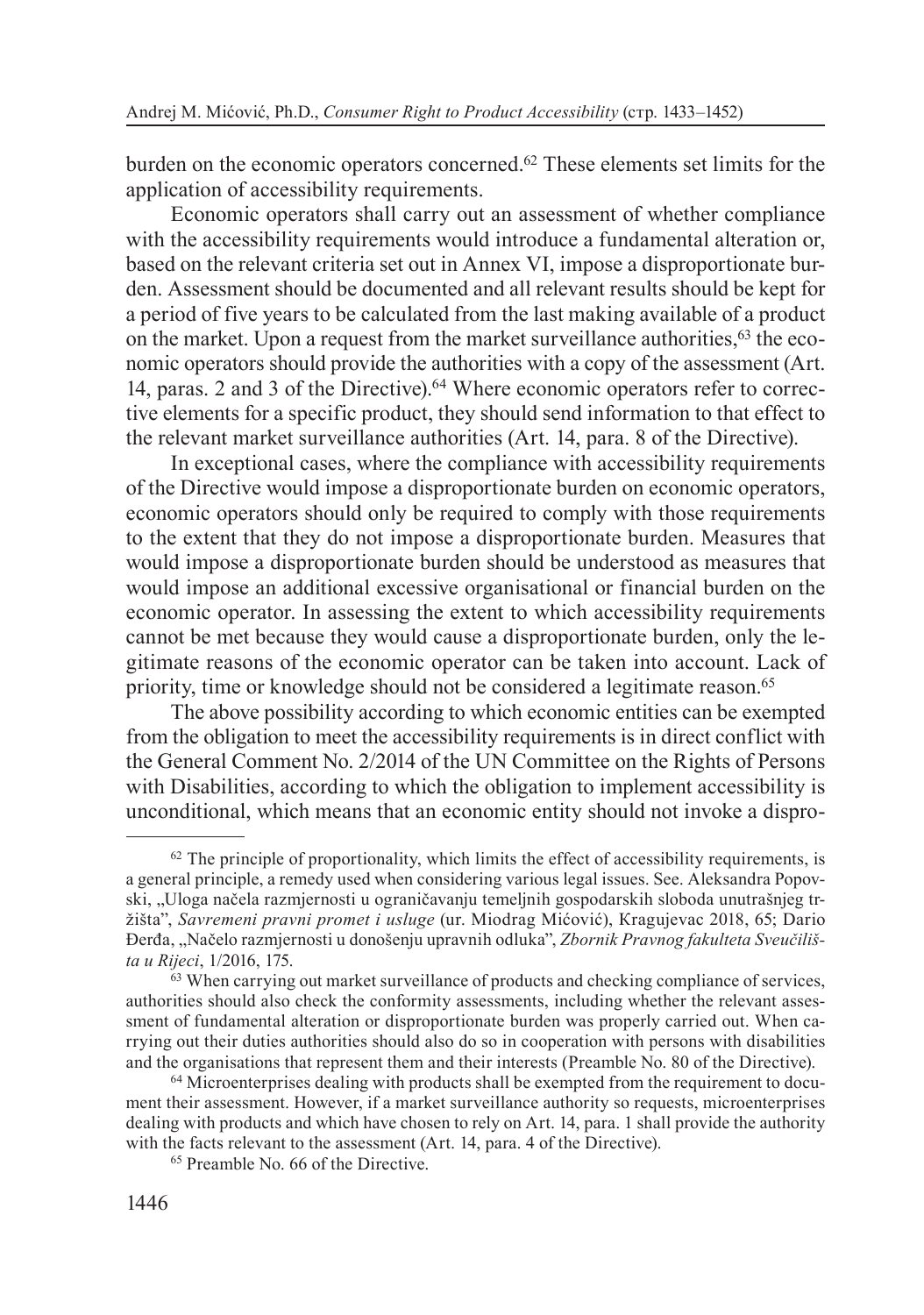portionate burden in order to avoid its obligation.66 Leading European organizations for the protection of the rights of persons with disabilities have expressed concern that these exceptions could be used in practice by arbitrary interpretation as an excuse to circumvent the rules of the Directive relating to accessibility requirements.<sup>67</sup>

#### 6. CONCLUSION

Product availability, as an element of accessibility, and product availability in the context of the consumer's right to satisfaction of basic needs, have different meaning. In the first case, it is used in terms of placing products on the market, and in the second in terms of procurement, disposal of certain products. Terminological differences raise question whether the consumer's right to product accessibility is a new right that goes beyond the consumer's right to satisfaction of basic needs. It seems that the right to product accessibility is not a new right, but rather a concretization of the right to satisfaction of basic needs, by determining its content and ensuring consumer equality in satisfying basic needs.

By taking into consideration different terms and concepts in the context of product design and the right to accessibility, it can be concluded that the 1990s were a turning point in their understanding. Awareness of demographic aging as a global trend and the broad desire of the community with disabilities to be included in the mainstream of consumer society was then awakened.<sup>68</sup> Unlike the concept of barrier-free design, which refers to removing obstacles in a built environment for the needs of people with disabilities, concepts such as accessible design, universal design, design for all and inclusive design refer to the widest range of users operating in different environments. The focus of these terminologically different and conceptually related concepts are not only persons with disabilities, but also all other persons falling under the unique term consumer, who do not necessarily have a disability. The emphasis is therefore not on some physical or mental disability, but on product design in accordance with the saying , good design enables, bad design disables".69 In this way, stigmatization and discrimination of certain categories of citizens and consumers is avoided, and protection of their basic human and consumer rights, including the consumer's right to satisfaction of basic needs, ensured.

<sup>66</sup> Committee on the Rights of Persons with Disabilities, 2014, 8.

<sup>67</sup> European Disability Forum, *EDF analysis of the European Accessibility Act*, 2019, http:// www.edf-feph.org/newsroom/news/our-analysis-european-accessibility-act, 1.7.2020.

<sup>68</sup> Clarkson, Coleman, 127.

<sup>69</sup> The EIDD Stockholm Declaration, 2004, *http://dfaeurope.eu/what-is-dfa/dfa-documents/ the-eidd-stockholm-declaration-2004/10/*, 1.7.2020.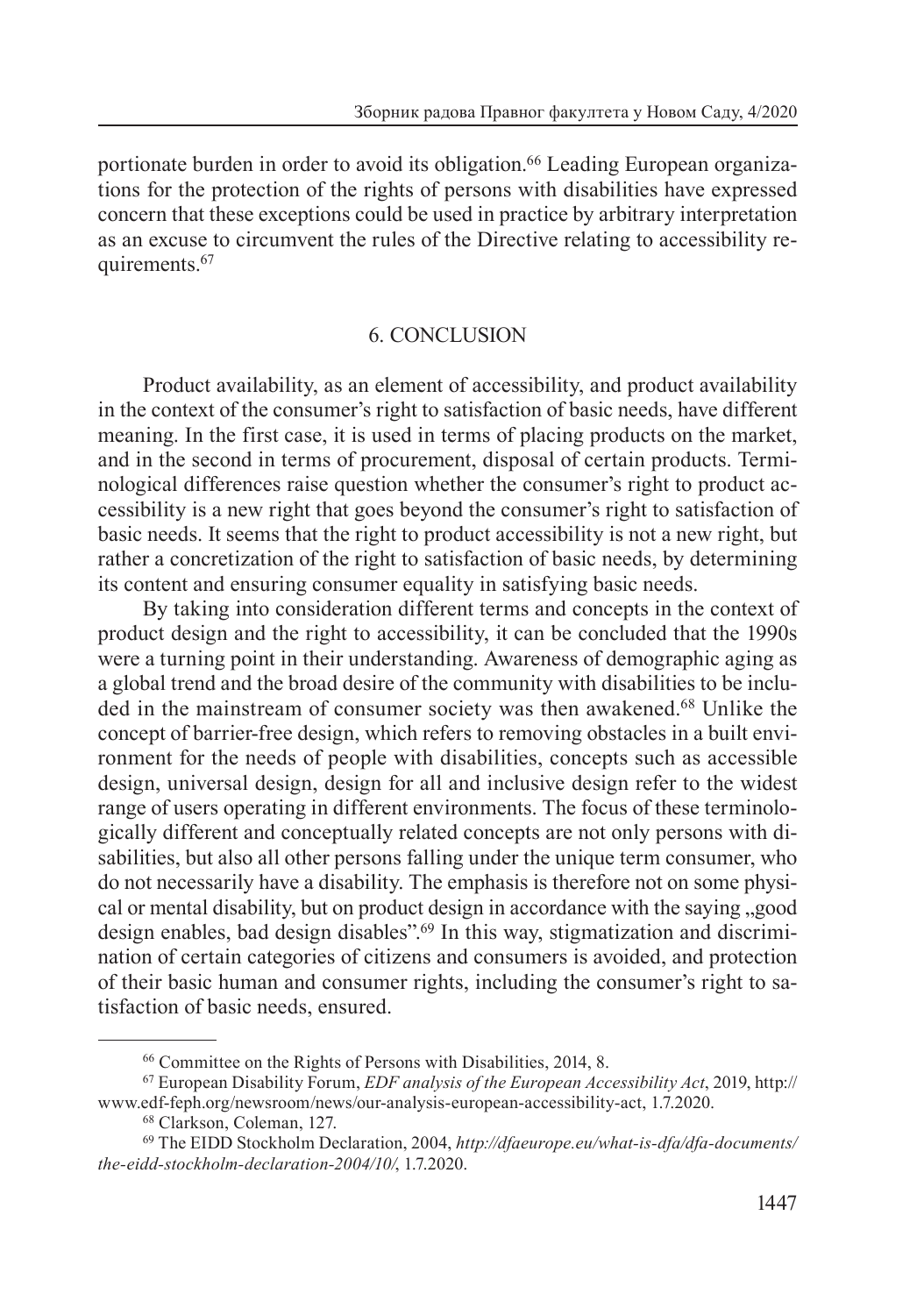Product accessibility is achieved by ensuring that: products are in compliance with the accessibility requirements, products are placed on the market, which means that they have become available; economic operators participating in the supply and distribution chain have fulfilled their obligations regarding accessibility. All products falling within the scope of the Directive 2019/882/EU must, within reasonable limits, comply with accessibility requirements.

Despite the undoubted importance of the rules of the Directive 2019/882/EU on product accessibility, significant drawbacks can be identified which are primarily related to the limited scope of the Directive and numerous exemptions from the application of product accessibility rules: household appliances, as products that have the widest application, were left outside the scope of the Directive; micro-enterprises accounting for 93.1% of all enterprises in the non-financial business sector are excluded from the scope of the Directive; there are provisions that allow exemptions from the application of product accessibility requirements based on a fundamental alteration of the product, or because of a disproportionate burden for the economic operator (unless they are granted external funding to improve accessibility in accordance with Article 14 (6) of the Directive); the period of transposition by Member States is lengthy and for some of the products implementation is disproportionally long (the deadline for the implementation of the measures is 2025, whereby self-service terminals that were in use before 28 June 2025 may continue to be used until the end of their economically useful life, but not longer than twenty years after the beginning of their entry into use.

### **REFERENCES**

- Aleksandra Popovski, "Uloga načela razmjernosti u ograničavanju temeljnih gospodarskih sloboda unutrašnjeg tržišta", *Savremeni pravni promet i usluge* (ed. Miodrag Mićović), Kragujevac 2018, 65-98.
- Andrea Broderick, "Of rights and obligations: the birth of accessibility" *The International Journal of Human Rights*, 4/2020.
- Andrea Broderick, Delia Ferri, *International and European Disability Law and Policy*, Cambridge University Press, Cambridge, United Kingdom 2019.
- Anna Lawson, "Accessibility Obligations in the UN Convention on the Rights of Persons with Disabilities: Nyusti & Takacs v. Hungary", *South African Journal on Human Rights*, 2/2014.
- Anthony G. Giannoumis, Michael Ashley Stein, "Conceptualizing universal design for the information society through a universal human rights lens", *International Human Rights Law Review*, 1/2019, https://oda.oslomet.no/bitstream/handle/10642/8228/Conceptualizing%252 Buniversal%252Bdesign%252Bfor% 252Bthe%252Binformation%252B.pdf?sequence=2&isAllowed=y, 1.7.2020.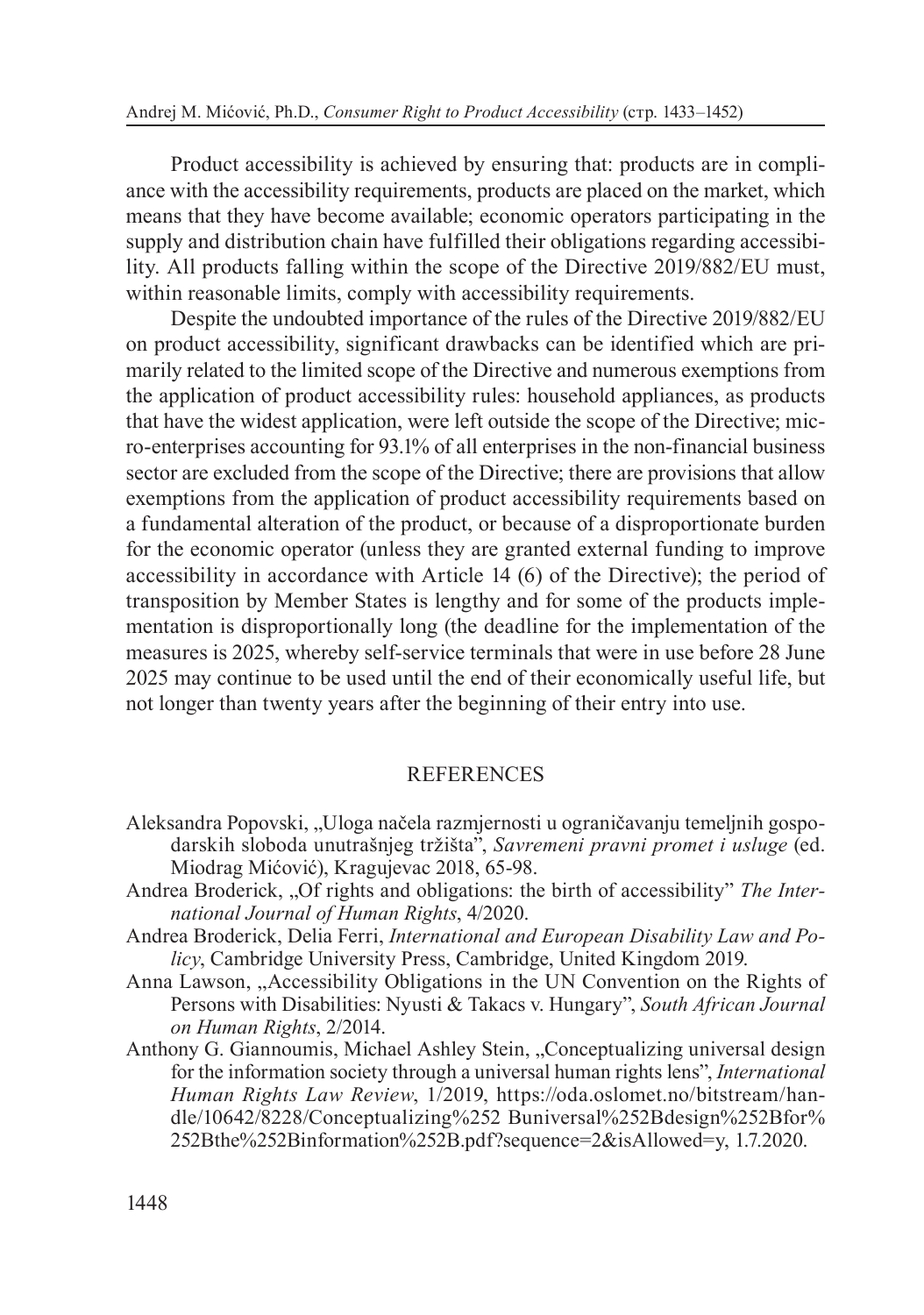- Bojan N. Tubić, "Postupci pred pojedinim univerzalnim telima UN za zaštitu ljudskih prava – Aktuelna pitanja i perspektive", *Zbornik radova Pravnog fakulteta u Novom Sadu [Collected Papers of the Faculty of Law in Novi Sad]*, 4/2019.
- Colin Barnes,  $(2011)$ , Understanding disability and the importance of design for all", *Journal of Accessibility and Design for All*, 1/2011.
- Dario Đerđa, "Načelo razmjernosti u donošenju upravnih odluka", *Зборник Правног факултета Свеучилишта у Ријеци [Collected papers of the Law Faculty of the University of Rijeka]*, 1/2016.
- Hans Persson et al, "Universal design, inclusive design, accessible design, design for all: different concepts – one goal? On the concept of accessibility – historical, methodological and philosophical aspects, *Universal Access in the Information Society*, 4/2015.
- Ieva Eskytė, "Disabled People's Vulnerability in the European Single Market: The Case of Consumer Information", *Journal of Consumer Policy*, 4/2019.
- John P. Clarkson, Roger Coleman, "History of Inclusive Design in the UK", *Applied Ergonomics*, Part B, 2015.
- John Clarkson, Roger Coleman, "Inclusive design", *Journal of Engineering Design*, 2–3/2010.
- Mary A. Hums et al, "Universal design: Moving the Americans with Disabilities Act from Access to Inclusion", *Journal of Legal Aspects of Sport*, 1/2016.
- Sara Frug, "Toward Inclusive Design for Visual Law", *Journal of Open Access to Law*, 1/2019.
- Silvia Favalli, Delia Ferri, "Defining Disability in the EU Non-Discrimination Legislation: Judicial Activism and Legislative Restraints", *European Public Law*, 3/2016, https://ssrn.com/abstract=2659829, 1.7.2020.
- Zoltán B. Nagy, Szilvia O. Somsák, "The Micro-and Macro Level Instruments on Financial Consumer Protection in Hungarian Law", *Collected Papers of the Faculty of Law in Novi Sad (Collected Papers of FLNS)*, 4/2019.

#### **Serbian Legislation**

- Zakon o zaštiti potrošača [Law on Consumer Protection], *Službeni glasnik RS [Off. Gazette of RS]*, No. 62/2014, 6/2016 – other law and 44/2018 – other law
- Zakon o potvrđivanju Konvencije o pravima osoba sa invaliditetom [Law on Ratification of the Convention on the Rights of Persons with Disabilities], *Službeni glasnik RS [Off. Gazette of RS]*, No. 42/2009.
- Zakon o potvrđivanju Opcionog protokola uz Кonvenciju o pravima osoba sa invaliditetom [Law on Ratification of the Optional Protocol to the Convention on the Rights of Persons with Disabilities], *Službeni glasnik RS [Off. Gazette of RS]*, No. 42/2009.
- Zakon o ratifikaciji Međunarodne konvencije o ukidanju svih oblika rasne diskriminacije [Law on Ratification of the International Convention on the Elimination of All Forms of Racial Discrimination], *Službeni list SFRJ [Off. Gazette SFRY]*, No. 31/1967.
- Zakon o ratifikaciji Međunarodnog pakta o građanskim i političkim pravima [Law on Ratification of the International Covenant on Civil and Political Rights], *Službeni list SFRJ [Off. Gazette SFRY]*, No. 7/1971.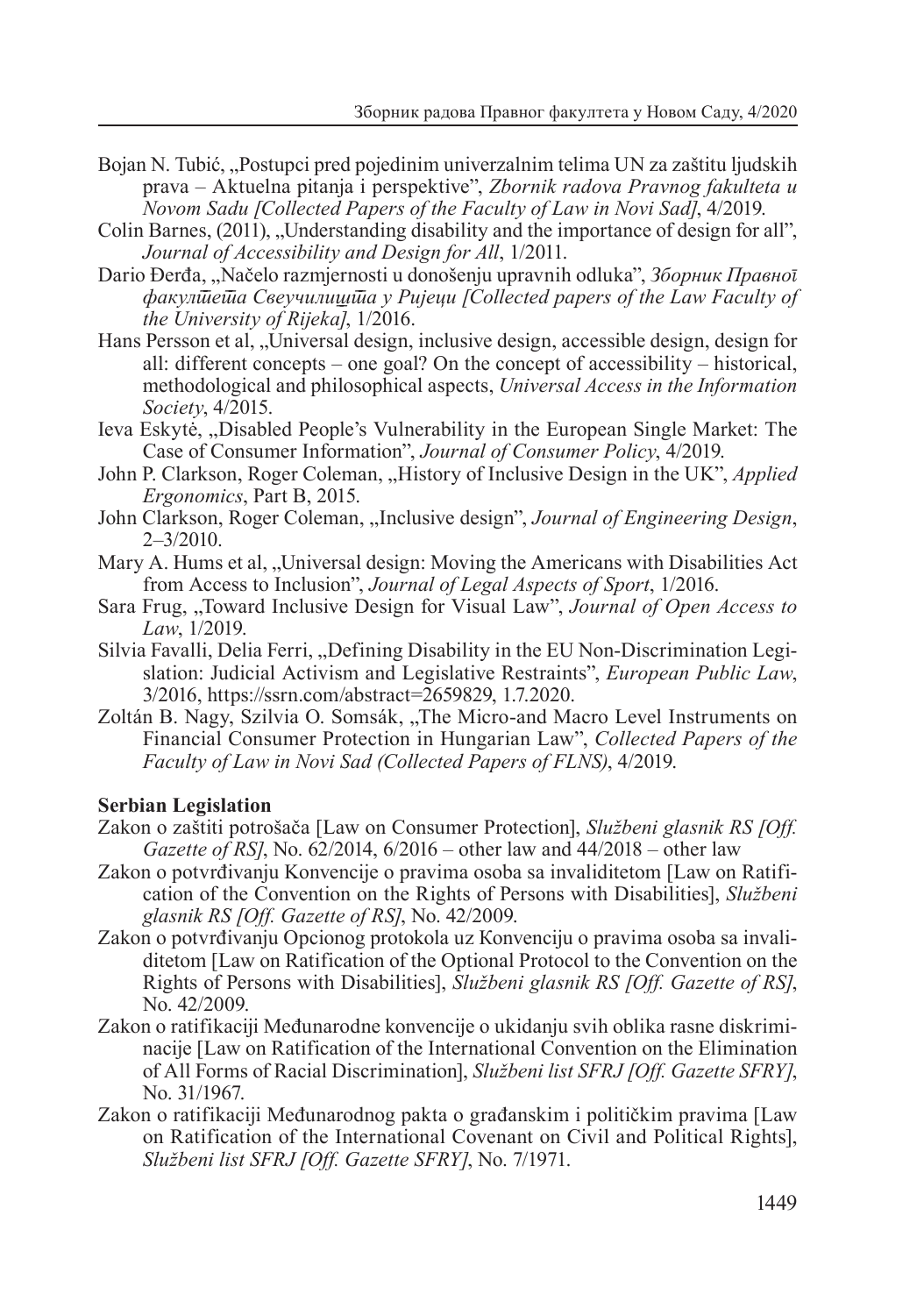## **EU Legislation**

- Council Directive 85/374/EEC on the approximation of the laws, regulations and administrative provisions of the Member States concerning liability for defective products, OJ L 210, 7.8.1985, p. 29–33
- Decision No 768/2008/EC of the European Parliament and of the Council of 9 July 2008 on a common framework for the marketing of products, and repealing Council Decision 93/465/EEC, OJ L 218, 13.8.2008, p. 82–128
- Directive (EU) 2019/882 on the accessibility requirements for products and services, OJ L 151, 7.6.2019, p. 70–115

European Disability Strategy (2010-2020), COM(2010) 636 final

## **Comparative Legislation**

Americans with Disabilities Act, https://www.ada.gov/pubs/adastatute08.pdf, 1.7.2020. Pravilnik o listi proizvoda, načinu isticanja i vrsti objekata u kojima se ističu obavještenja o robi na Brajevom pismu [Rulebook on the list of products, manner of display and type of facilities in which notices on goods are displayed in Braille], *Službeni list CG [Off. Gazette of Montenegro],* No. 30/2017, 40/2019.

Zakon o zaštiti potrošača [Law on Consumer Protection], *Службени лист ЦГ [Off. Gazette of Montenegro]*, No. 2/2014, 6/2014 – corr., 43/2015, 70/2017.

## **Case Law**

Committee on the Rights of Persons with Disabilities, *Communication No. 1/2010*, https://www.ohchr.org/Documents/HRBodies/CRPD/Jurisprudence/CRPD-C-9-D-1-2010\_en.doc, 1.7.2020.

Given v. Australia, CRPD/C/19/D/19/2014

Szilvia Nyusti, Péter Takács and Tamás Fazekas v. Hungary, CRPD/C/9/D/1/2010

#### **Commentary**

- Committee on the Rights of Persons with Disabilities, *Draft General comment on Article 9: Accessibility*, 2013, https://undocs.org/pdf?symbol=CRPD/C/11/3, 1.7.2020.
- Committee on the Rights of Persons with Disabilities, *General comment No. 2/2014, Article 9: Accessibility*, 2014, https://digitallibrary.un.org/record/812025/files/ CRPD\_C\_GC\_2-EN.pdf, 1.7.2020.

#### Institutional Documents

- European Commission, *Annual report on European SMEs 2017/2018*, https://op.europa.eu/en/publication-detail/-/publication/a435b6ed-e888-11e8-b690-01aa75ed-71a1/language-en/format-PDF/source-80656354, 1.7.2020.
- European Disability Forum. (2019). *EDF analysis of the European Accessibility Act*, http://www.edf-feph.org/newsroom/news/our-analysis-european-accessibilityact, 1.7.2020.
- ISO/IEC GUIDE 71:2014(E), *Guide for addressing accessibility in standards*, https:// www.iec.ch/webstore/freepubs/isoiecguide71%7Bed2.0%7Den.pdf, 1.7.2020.
- ISO/IEC GUIDE 71:2001(E), *Guidelines for standards developers to address the needs of older persons and persons with disabilities*, https://www.iso.org/files/ live/sites/isoorg/files/archive/ pdf/en/iso\_iec\_guide\_71\_2001.pdf, 1.7.2020.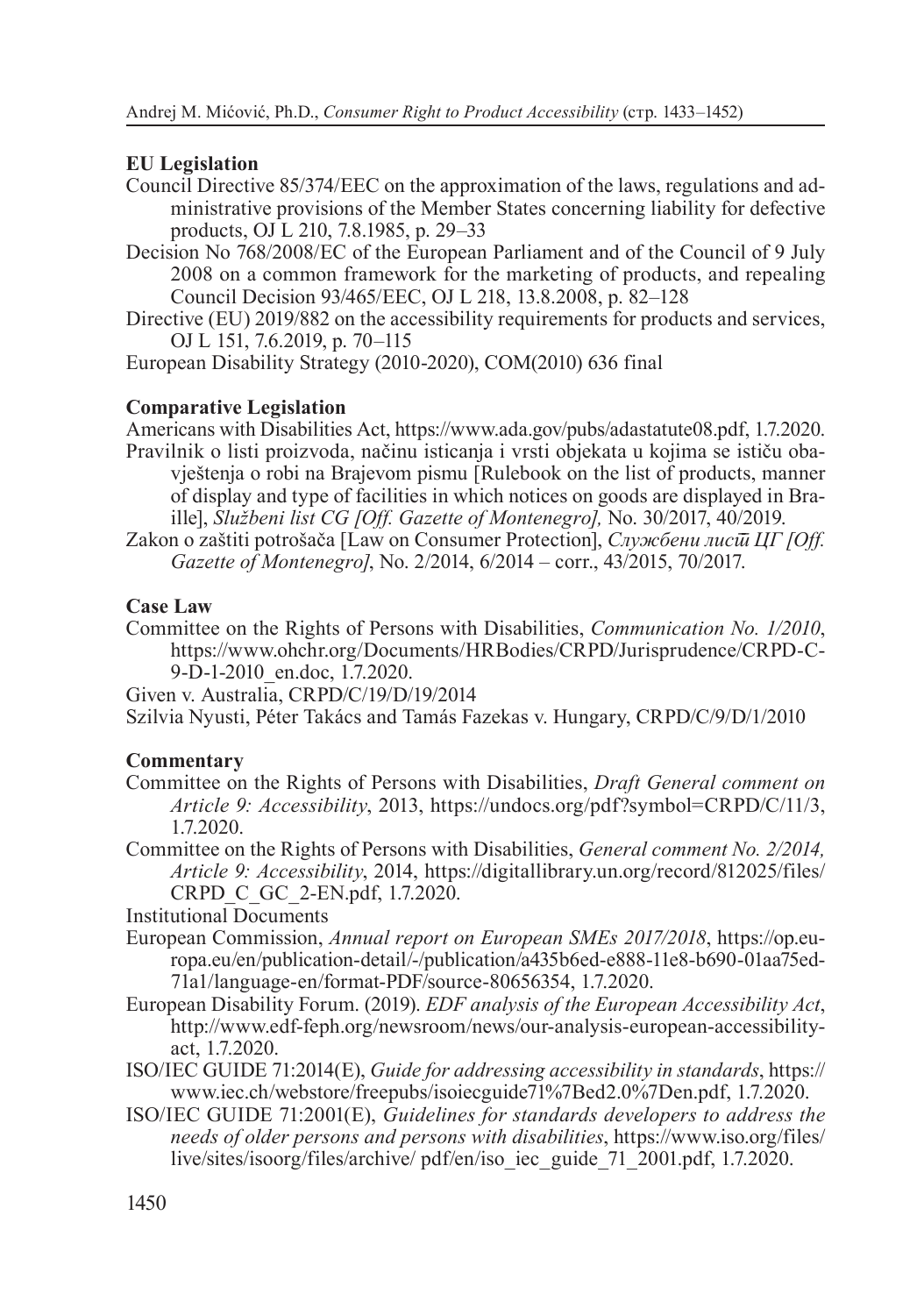United Nations, *Accessibility and Development – Mainstreaming disability in the post-2015 development agenda*, 2013, https://www.un.org/disabilities/documents/ accessibility\_and\_ development.pdf, 1.7.2020.

#### **Internet Sources**

- Accessibility of products and services, *https://eur-lex.europa.eu/legal-content/EN/ LSU/?uri= CELEX:32019L0882*, 1.7.2020
- BS 7000-6:2005 Design management systems, Managing inclusive design, Guide, *https://gala.gre.ac.uk/id/eprint/12997/*, 1.7.2020.
- CE znak pasoš za proizvode, *https://api.pks.rs/storage/assets/CE%20znak%20-%20 Brosura\_ fin.pdf*, 1.7.2020.
- Europski akt o pristupačnosti proizvoda i usluga, *https://www.hsucdp.hr/europskiakt-o-pristupacnosti-proizvoda-i-usluga-european-accessibility-act/*, 1.7.2020.
- Institute for Human-Centered Design, Universal Design Case Studies, *https://universaldesigncasestudies.org/about-project*, 1.7.2020.
- New British Standard addresses the need for inclusive design, *https://www.bsigroup. com/en-GB/about-bsi/media-centre/press-releases/2005/2/New-British-Standard-addresses-the-need-for-inclusive-design/*, 1.7.2020.
- Pravilnik o listi proizvoda, načinu isticanja i vrsti objekata u kojima se ističu obavještenja o robi na brajevom pismu, *https://www.paragraf.me/dnevne-vijesti/02062017/02062017-vijest2.html*, 1.7.2020.
- Stockholm Declaration, *https://dfaeurope.eu/wordpress/wp-content/uploads/2014/05/ stockholm-declaration\_english.pdf*, 1.7.2020
- The EIDD Stockholm Declaration. (2004*), http://dfaeurope.eu/what-is-dfa/dfa-documents/the-eidd-stockholm-declaration-2004/10/*, 1.7.2020.
- The seven principles, *http://universaldesign.ie/What-is-Universal-Design/The-7-Principles/*, 1.7.2020.
- Trgovci se žale na primjenu Pravilnika, http://www.disabilityinfo.me/ljudska-prava/ pristupacnost/item/950-ljudska-prava-podkategorija-pristupacnost, 1.7.2020.
- What is universal design, https://universaldesign.org/definition, 1.7.2020.